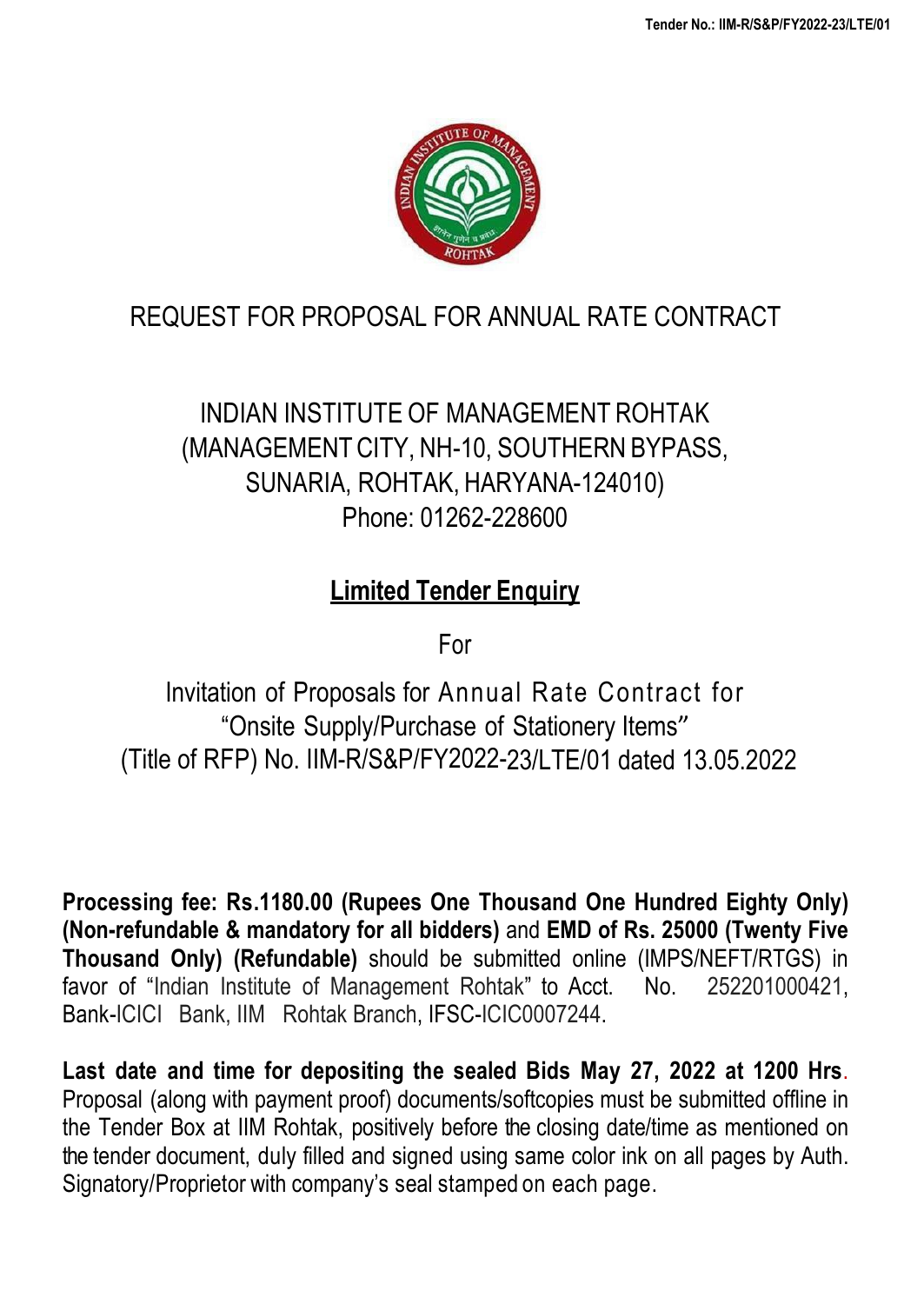### **Brief description of Proposal**

1. Offline bids are invited for "Onsite Supply/Purchase of Stationery Items" as per the details listed in Part III of this limited tender enquiry, under which the competent & interested sellers shall supply the ordered items at the New Campus of IIM Rohtak, (at Management City, NH-10 Southern Bypass, Sunaria, Rohtak, Haryana PIN-124010) as per the details listed in Part III of this LTE. Offline bids/tender documents/Tenders duly ink signed/stamped by the authorized signatory with all supporting documents including credential documents are to be submitted physically at IIM Rohtak, Management City, NH-10 Southern Bypass, Sunaria, Rohtak, Haryana PIN-124010.

#### **Summary of important dates and details**

| <b>Information</b>                                       | <b>Important Dates</b>                                                                                                                                                                                                                                                                                                                                                                                                                                       |
|----------------------------------------------------------|--------------------------------------------------------------------------------------------------------------------------------------------------------------------------------------------------------------------------------------------------------------------------------------------------------------------------------------------------------------------------------------------------------------------------------------------------------------|
| Date of Publishing/Hosting of Tender                     | 13/05/2022                                                                                                                                                                                                                                                                                                                                                                                                                                                   |
| Date/Time of closing of Tender Submission                | 27/05/2022 at 1200 Hrs.                                                                                                                                                                                                                                                                                                                                                                                                                                      |
| Date/Time of Opening of Bids<br>(Technical/financial)    | 27/05/2022 at 1500 Hrs.                                                                                                                                                                                                                                                                                                                                                                                                                                      |
| Processing Fee                                           | Rs. 1180/- (One Thousand One Hundred Eighty Only) should be submitted<br>online (IMPS/NEFT/RTGS) in favor of "Indian Institute of Management Rohtak",<br>into Acc. No. 252201000421, Bank-ICICI Bank, IIM Rohtak Branch, IFSC-<br>ICIC0007244 (Compulsory & Non-refundable in all cases) Mandatory for all,<br>including MSME. Bids without processing fees (Rs. 1180/-) will not be<br>considered.                                                          |
| Bid Security/EMD (Earnest Money Deposit)<br>(Refundable) | Bidders are required to submit a "Bid Security" (EMD) of Rs. 25000/- (Rs.<br>Twenty Five Thousand Only). The bid must be deposited online in favor of<br>"Indian Institute of Management Rohtak" into Acc. No. 252201000421, Bank-<br>ICICI Bank, IIM Rohtak Branch, IFSC- ICIC0007244, accepting that if they<br>withdraw or modify their bids during the period of validity etc., they will be<br>suspended for the time specified in the tender document. |
| Approximate Tender Value (In Rs.)                        | 1250000.00 (Rupees Twelve Lakh Fifty Thousand Only)                                                                                                                                                                                                                                                                                                                                                                                                          |
| Performance Bank Guarantee                               | 5% of total value in the form of Bank Guarantee                                                                                                                                                                                                                                                                                                                                                                                                              |
| Period of validity of Tender/Bids                        | Minimum 90 days from closing date.                                                                                                                                                                                                                                                                                                                                                                                                                           |
| Place of Bid Opening                                     | <b>Administrative Block of IIM Rohtak (Sunaria Campus)</b>                                                                                                                                                                                                                                                                                                                                                                                                   |

2. The address and contact numbers for sending bids or seeking clarifications regarding this tender are given below-

a. **Bids/queries to be addressed to**: Mr. Parikshit Ranjan Java, Senior Administrative Officer, (sao@iimrohtak.ac.in), Indian Institute of Management Rohtak.

b. **IIM Rohtak Address**: Indian Institute of Management Rohtak (Management City, NH-10, Southern Bypass, Sunaria, Rohtak, Haryana-124010).

- c. **Name/designation of the contact personnel:**Mr. Parikshit Ranjan Java, Senior Administrative Officer
- d. **Telephone numbers of the contact personnel**: 01262-228600
- e. **E-mail ID of contact personnel**: sao@iimrohtak.ac.in

3. This TENDER is divided into five parts as follows:

**a. Part I** – Contains General Information and Instructions for the Bidders about the tender such as the time, place of submission and opening of tenders, validity period of tenders, etc.

**b. Part II** – Contains essential details of the items/services required, such as the Schedule of Requirements (SOR), Technical Specifications, Delivery Period, Mode of Delivery, and Consignee details.

**c. Part III** – Contains Standard Conditions of tender, which will form part of the contract with the successful Bidder.

**d. Part IV** – Contains Special Conditions applicable to this tender and which will also form part of the contract with the successful Bidder.

**e. Part V** – Contains Evaluation Criteria and Format for Price Bids.

4. This tender is being **issued with no financial commitment** and IIM Rohtak (the buyer hereafter) reserves the right to change or vary any part thereof at any stage. **Buyer also reserves the right to withdraw** the tender, should it become necessary at any stage.

#### **Part I – General Information**

- **1. Bidders:** The Bidders must be from close proximity to Rohtak or would ensure to deliver the awarded items on time even at a short notice of 24 hours.
- **2.** EMD Submitted by unsuccessful bidders will be refunded after release of odder to successful bidder, and for successful bidder, the EMD will be returned on the successful submission of desired performance bank guarantee.
- **3.** The rate quoted by supplier/bidder shall be final and no change in the same shall be allowed under any circumstances during the currency of the contract.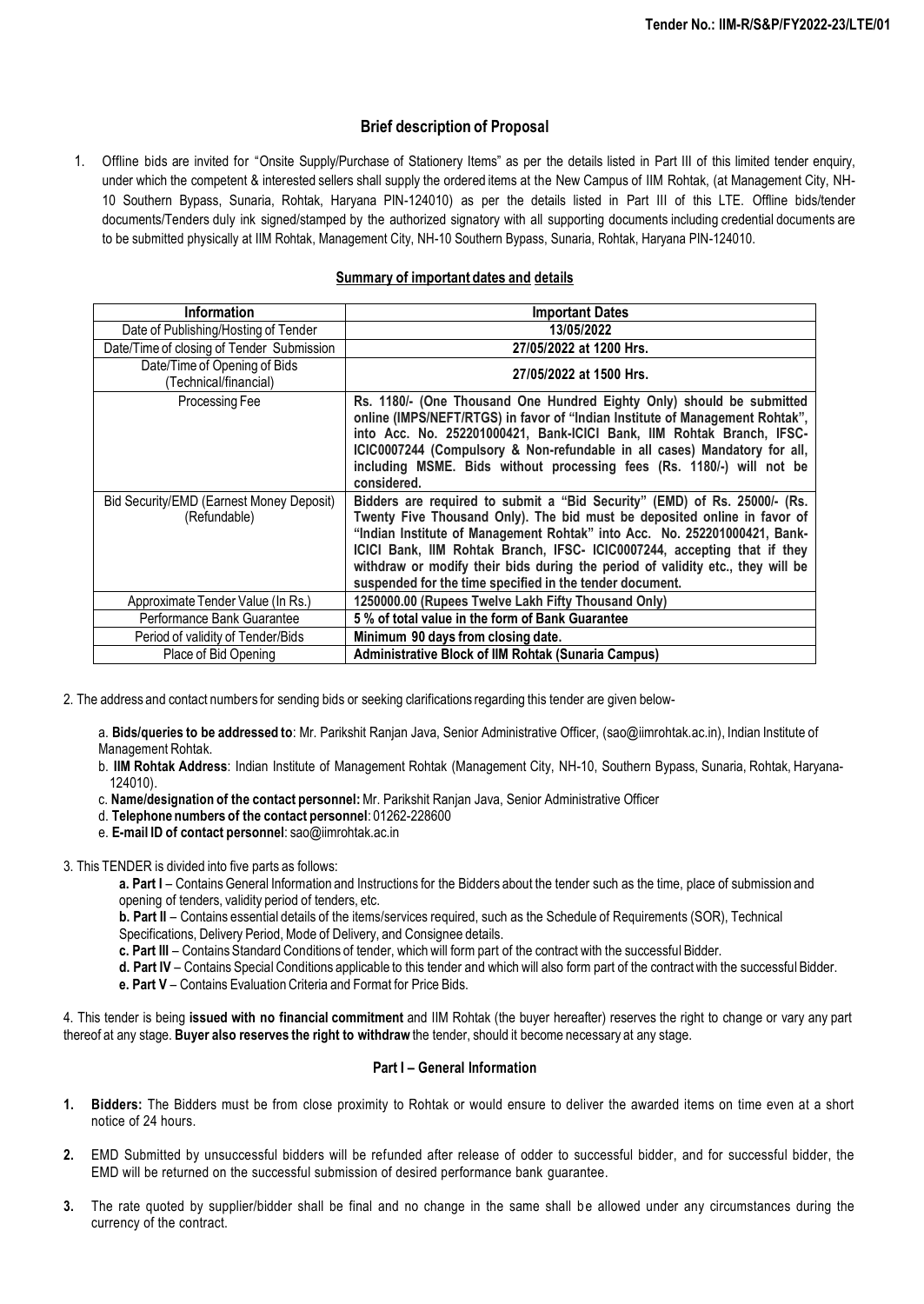- **4.** No conditional bid will be accepted, bidder need to Bid as per the above terms and conditions only and will be declared non -responsive.
- **5.** The suppliers will keep all the awarded items ready at all the time to deliver on urgent basis, in case of non -supply the items as per specification and stipulated time, the action may be taken against them or at the risk and cost of the same. In worst cas e the specified items are not delivered due to non-availability of the products in the market, supplier have to write to the IIM Rohtak regarding this, and in such case the officials will take prior approval from the competent authority for the new make, maintaining the same specifications, before confirming new make to the seller for supply.
- **6.** The selection of successful Bidder for each line item contained in the price bid shall be on the basis of L-1(Minimum) quotes submitted for each line item by the respective bidders.
- **7.** The bidder may choose to bid for a minimum of any 5 line items mentioned in the List of items required as per Annexure II
- **8.** IIM Rohtak (Buyer) may choose to buy any number of line items from single bidders or one line item from multiple bidders.
- **9.** In case any items are found in unsatisfactory condition, the same will have to be replaced by firm immediately on directions of IIM Rohtak within the stipulated period.
- **10.** Tentative (Only Indicative) quantity requirement for a period of one year is provided in annexure II. Quanti ty is only indicative and may vary to any extent up to the ±50% based on actual requirement.
- **11.** Where the brand is not mentioned in the make column, it means the desired product should be of good and acceptable quality.
- **12.** Bidders may seek clarification if required in case of any doubt/ambiguity before quoting.
- **13. Period of Contract:** The contract will be valid for a period of one year from the date of placement of order, which can be extended for a further period of one year on the same rate and terms & conditions on mutual consent of both parties. However, IIM Rohtak may terminate the contract at any time by giving 15 days advance notice without assigning any reason.
- **14.** Rates should be valid for at least one year. Rates valid for a shorter period shall be rejected as non-responsive. If the contract is extended for any period beyond the validity of the period of original contract, the same rate as that of original contract will remain valid
- **15.** Tenders have to be submitted **on or before 27/05/2022 at 1200 Hrs**. (Date to be mentioned in terms of DDMMYYYY). The bid along with a proof of submission of processing fee Rs. 1180/- (Rupees One Thousand One Hundred and Eighty Only) & EMD Rs. 25000/- (Rupees Twenty Five Thousand Only). The responsibility to ensure this lies with the Bidder.
- **16. Manner of submission of bids**: Bids should be submitted offline at the address given above before the due date and time. Bids documents sent by Fax, Email will not be considered
- 17. Time and date for the opening of bids: on 27/05/2022 at 1500 Hrs. If due to any exigency, the due date for the opening of the bids is declared a closed holiday, the bids will be opened on the next working day at the same time or on any other day/time, as intimated by the Buyer**.**
- **18. Offline Tender:** Tender should be submitted in the Tender box at Indian Institute of Management Rohtak (Management City, NH-10, Southern Bypass, Sunaria, Rohtak, Haryana-124010).
- **19. Place of opening of the Bids:** Room No.101 (First Floor), Administrative block of IIM Rohtak (New Campus at Sunaria, Rohtak, Haryana PIN -124010).
- **20. Single Bid System-** Bids have to be submitted in single stage and one bid system.
- **21. Submission of Bids –** Bids with all supporting documents should be submitted by bidders on their original memo/letter pad inter alia furnishing details as given below **Annexure I**

| Sr. No | <b>Information Required</b>                             | Details to be furnished by the proposer (it is mandatory to attach<br>self-attested supporting documents to prove your credentials) |
|--------|---------------------------------------------------------|-------------------------------------------------------------------------------------------------------------------------------------|
|        | Name of Firm                                            |                                                                                                                                     |
| 2      | Nature/Name of Business                                 |                                                                                                                                     |
| 3      | <b>Registered Office Address</b>                        |                                                                                                                                     |
| 4      | Phone No of Registered Office                           |                                                                                                                                     |
| 5      | Website/Email ID of Firm                                |                                                                                                                                     |
| 6      | Name of Proprietor                                      |                                                                                                                                     |
|        | Proprietor/Managing<br>Contact No of<br><b>Director</b> |                                                                                                                                     |
| 8      | PAN<br>Reg.<br>Service<br>No of<br>Tax                  |                                                                                                                                     |
|        | Firm/Proprietor                                         |                                                                                                                                     |
| 9      | GST Registration No of Firm if applicable               |                                                                                                                                     |
| 10     | Firm Bank Account/NEFT Details with IFS<br>Code         |                                                                                                                                     |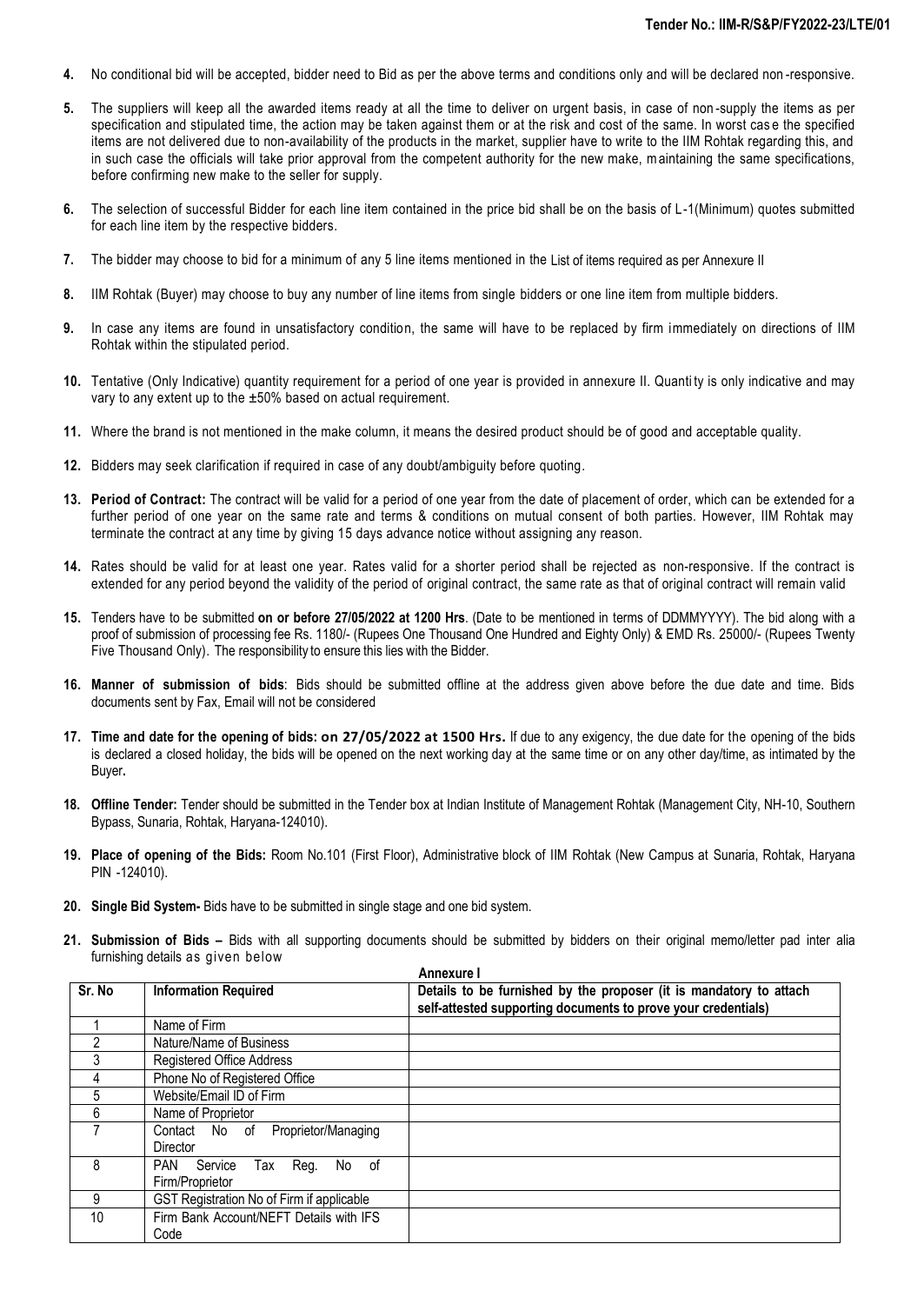The documents should be attached with all self-attested/signed copies of relevant documents proving their credentials including audited **balance sheets (as asked/mentioned below) and with proof of payment of processing fees (Rs. 1180/- and EMD Rs. 25000/- to be paid online via NEFT/RTGS/IMPS to our bank account no 252201000421, Bank-ICICI Bank, IIM Rohtak Branch, IFSC- ICIC0007244 on or before the closing date and time.** 

- **22. Clarification regarding contents of the tender:** A prospective bidder who requires clarification regarding the contents of the bidding documents shall notify to the Buyer in writing about the clarifications sought not later than **02 (two) days prior to the date of opening of the Bids**. Reply to the queries and their clarification by the purchaser will be responded to individually only; all interested parties/bidders are required to visit the given websites on regular intervals for the latest updates/developments.
- **23. Modification and Withdrawal of Bids:** A bidder may modify or withdraw his bid after submission provided that the written notice of modification or withdrawal is received by the Buyer prior to the deadline prescribed for submission of bids. A withdrawal notice may be sent by mail but a signed confirmation copy to be sent by post should follow it and such signed confirmation should reach the purchaser not later than the deadline for submission of bids. No bid shall be modified after the deadline for submission of bids. No bid can be withdrawn in the interval between the deadline for submission of bids and the expiration of the period of bid validity specified. Withdrawal of a bid during this period will result in Bidder's being blacklisted & debarred for a minimum 03 years.
- **24. Clarification regarding contents of the Bids:** During evaluation and comparison of bids, the Buyer may, at its discretion, ask the bidder for clarification of his bid. The request for clarification will be given in writing and no change in prices or substance of the bid will be sought, offered or permitted. No post-bid clarification on the initiative of the bidder will be entertained.
- **25. Rejection of Bids:** Canvassing by the Bidder in any form, unsolicited letter, and post-tender correction may invoke summary rejection with blacklist and debarred. Conditional tenders will be summarily rejected.
- **26. Unwillingness to participate after submission:** Bidders unwilling to quote should ensure that intimation to this effect reaches before the due date and time of opening of the Bid, failing which the defaulting Bidder may be delisted for the given range of items as mentioned in this tender (If applicable).
- **27. Validity of Bids:** The Bids should remain valid for **minimum90 days** from the last date of submission of the Bids.
- **28. Earnest Money Deposit-** The bidders are mandatorily required to submit a bid security (EMD) of Rs. 25000/- (Rupees Twenty Five Thousand only) along with the technical bid. The proof of online payment is required to be attached along with the technical bid accepting that if they withdraw or modify their bids during period of validity etc., they will be suspended for participating in the future tenders for a minimum 3 years.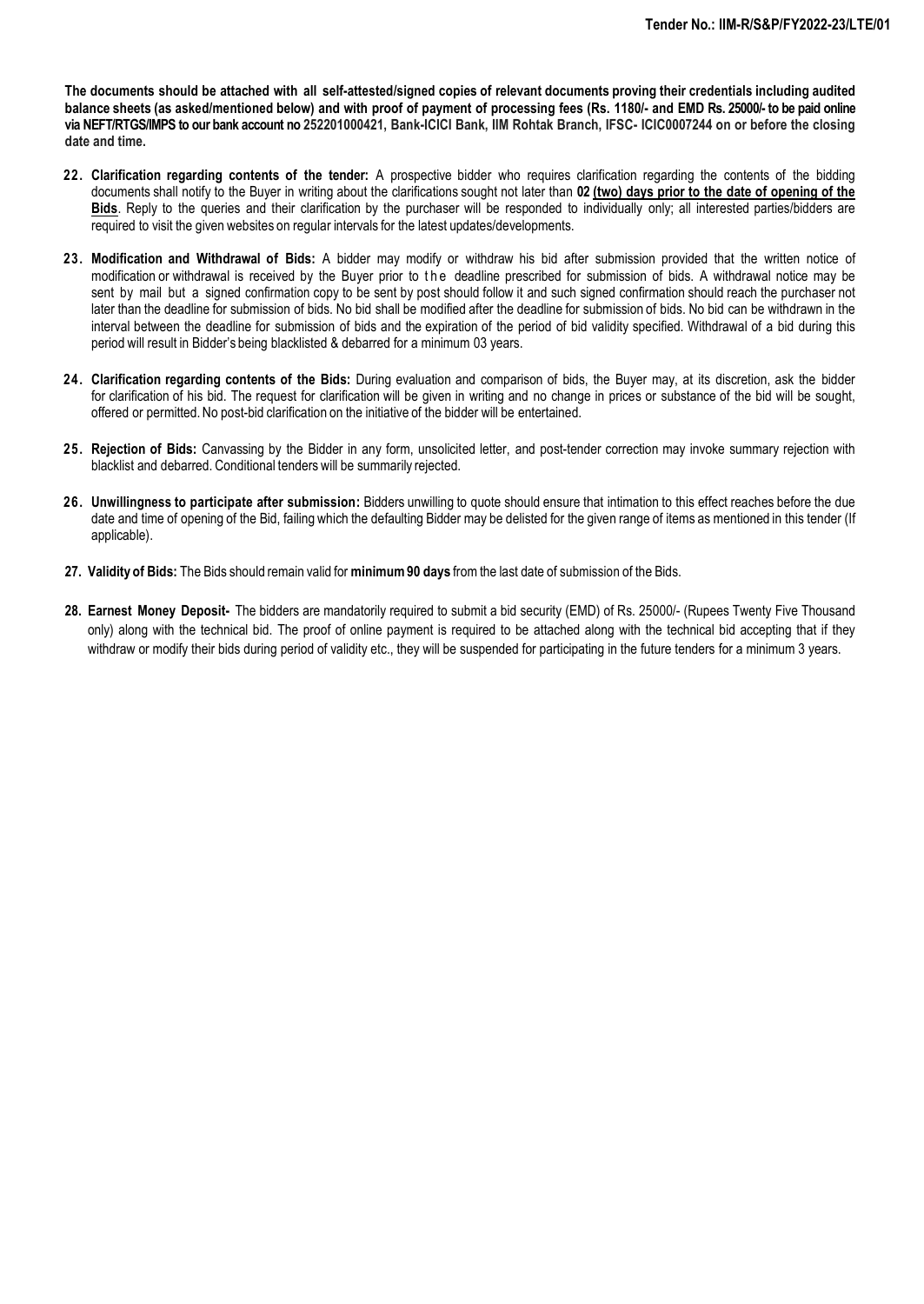# **Part II – Essential Details of Items/Services required**

# **1. Technical Requirements**–List of items required is as follows:

### **Annexure II**

| Sr. No         | Product                                    | <b>Make</b>          | <b>Tentative</b><br>Quantity | Units/<br>Denomination |
|----------------|--------------------------------------------|----------------------|------------------------------|------------------------|
| 1              | <b>Accession Register</b>                  | Standard             | $\overline{2}$               | Pcs                    |
| $\overline{2}$ | Attendance Register                        | Meenakshi            | 10                           | Pcs                    |
| 3              | <b>Ball Pen-Black</b>                      | Cello                | 1100                         | Pcs                    |
| 4              | Ball Pen-Blue with Institute Logo Printing | Reynolds             | 15500                        | Pcs                    |
| 5              | <b>Ball Pen-Red</b>                        | Cello                | 1100                         | Pcs                    |
| 6              | Bar Code Label                             | Lotus                | 8                            | Pkts                   |
| $\overline{7}$ | Binder Clip 51 MM                          | Diamond              | 75                           | Pkts                   |
| 8              | Binder Clip-25 MM                          | Diamond              | 20                           | Pcs                    |
| 9              | Binder Clip-32 MM                          | Diamond              | 93                           | Pkts                   |
| 10             | Black Marker (Permanent) OHP               | Flair/Cello/Luxor    | 130                          | Pcs                    |
| 11             | <b>Black Marker (Permanent) Thick</b>      | Rorito/Luxor         | 75                           | Pcs                    |
| 12             | Board Duster (Cloth)                       | Good Quality         | 10                           | Pcs                    |
| 13             | Board Duster (Magnetic)                    | Kores                | 260                          | Pcs                    |
| 14             | <b>Board Marker-Black</b>                  | Camlin/Faber Castel  | 1390                         | Pcs                    |
| 15             | <b>Board Marker-Blue</b>                   | Camlin/Faber Castel  | 1030                         | Pcs                    |
| 16             | Board Marker-Green                         | Camlin/Faber Castel  | 690                          | Pcs                    |
| 17             | Board Marker-Red                           | Camlin/Faber Castel  | 679                          | Pcs                    |
| 18             | <b>Board Pin</b>                           | Oddy                 | 227                          | Box                    |
| 19             | <b>Bond Paper</b>                          | Royal/JK             | 5                            | Pkts                   |
| 20             | Box File                                   | Lankan               | 16                           | Pcs                    |
| 21             | <b>Button Folder</b>                       | Word one             | 550                          | Pcs                    |
| 22             | Calculator                                 | Casio                | 81                           | Pcs                    |
| 23             | Cello Tape 1"                              | Premium              | 204                          | Pcs                    |
| 24             | Cello Tape 2"                              | <b>Brite</b>         | 285                          | Pcs                    |
| 25             | Cello Tape-Brown 2"                        | Croma                | 132                          | Pcs                    |
| 26             | Double Punch-Small                         | Kangroo              | 50                           | Pcs                    |
| 27             | Double Side Tape                           | Oddy                 | 20                           | Pcs                    |
| 28             | DVD With Cover                             | Sony/HP              | 100                          | Pcs                    |
| 29             | Eraser                                     | Apsara               | 3352                         | Pcs                    |
| 30             | Finger Grip (Dumper) Non Sponge            | Good Quality         | 3                            | Pcs                    |
| 31             | Gel Pen                                    | Rorito               | 250                          | Pcs                    |
| 32             | Gift Wrapping Paper                        | Good Quality         | 100                          | Pcs                    |
| 33             | Glossy Paper Sheets                        | Good Quality         | 3200                         | Pcs                    |
| 34             | Glue Bottle                                | <b>Faber Castell</b> | 6                            | <b>Bottle</b>          |
| 35             | <b>Glue Stick</b>                          | Camlin/Faber Castell | 300                          | Pcs                    |
| 36             | Highlighter                                | Faber Castell        | 400                          | Pcs                    |
| 37             | Index File                                 | Manya/Jindal         | 300                          | Pcs                    |
| 38             | Paper Clip                                 | Globe                | 180                          | Pkts                   |
| 39             | Paper Cutter Knife                         | Premier              | 70                           | Pcs                    |
| 40             | Paper Ream-A3 (75 GSM)                     | Xerox                | 10                           | Pcs                    |
| 41             | Paper Ream-A4 (75 GSM)                     | Spectra              | 2030                         | Pcs                    |
| 42             | Paper Ream-A4 (Color) (75 GSM)             | Ruchira Tarang       | 15                           | Pcs                    |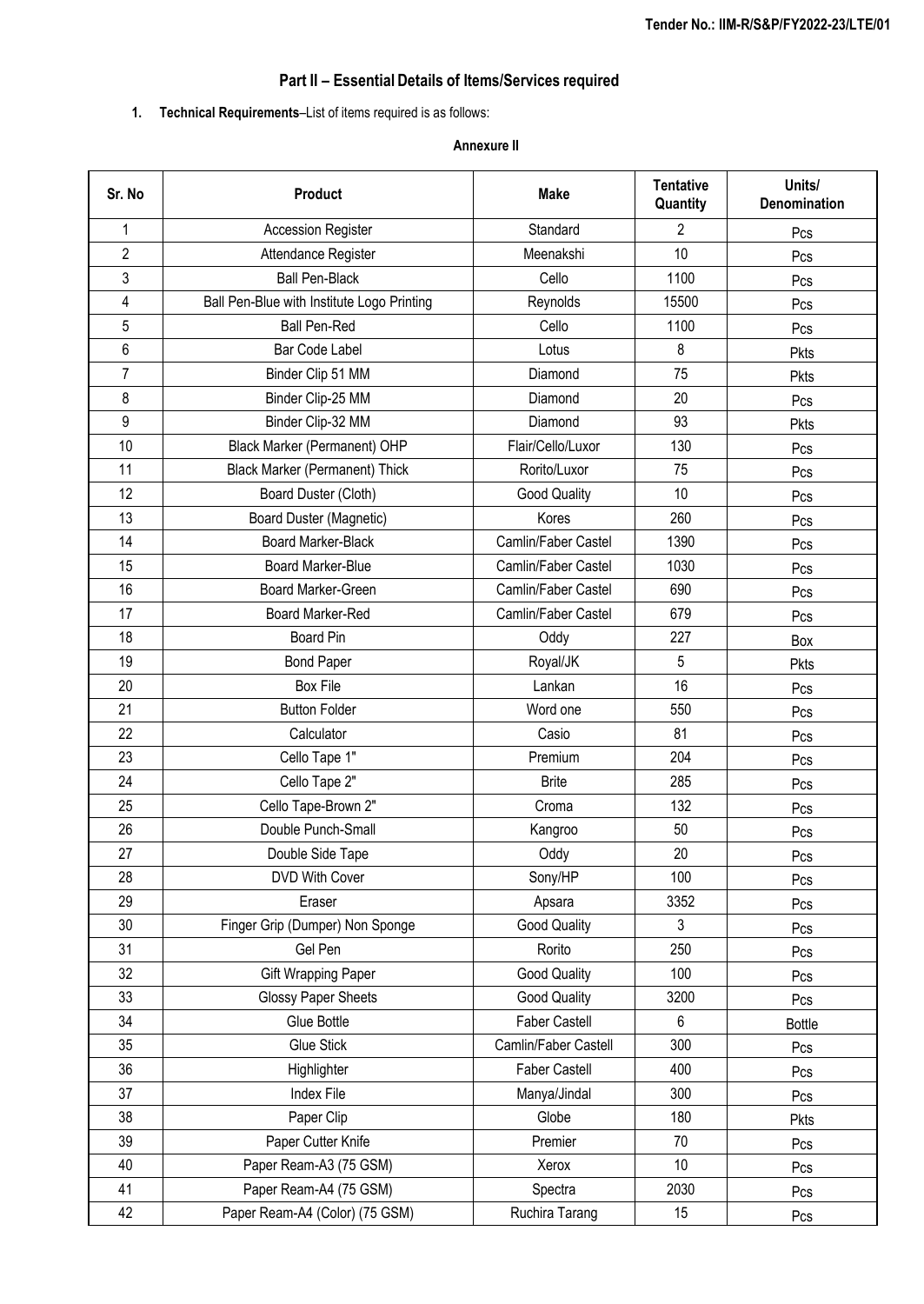| 43 | Paper Ream-Legal (75 GSM) | Spectra             | 10                      | Pcs  |
|----|---------------------------|---------------------|-------------------------|------|
| 44 | Paper Weight              | Kebica              | 30                      | Pcs  |
| 45 | Pen Drive 32 GB           | HP/Scandisk/dell    | 100                     | Pcs  |
| 46 | Pen Stand                 | Kebica              | 50                      | Pcs  |
| 47 | Pencil                    | Apsara              | 6560                    | Pcs  |
| 48 | Pen-Pilot Blue            | <b>Hitech Point</b> | 180                     | Pcs  |
| 49 | Pen-Pilot Green           | <b>Hitech Point</b> | 10                      | Pcs  |
| 50 | Pen-Pilot Red             | <b>Hitech Point</b> | 10                      | Pcs  |
| 51 | Periodical Register       | Standard            | 1                       | Pcs  |
| 52 | Pin Up Board              | Good Quality        | 25                      | Pcs  |
| 53 | Receipt Register          | Shipra              | 10                      | Pcs  |
| 54 | Register-Thick            | Delta               | 80                      | Pcs  |
| 55 | Register-Thin             | Delta               | 150                     | Pcs  |
| 56 | Rubber Band               | Anand Dabar         | 5                       | Pkts |
| 57 | Scissor-Big               | Munix               | 6                       | Pcs  |
| 58 | Scissor-Small             | Munix               | 60                      | Pcs  |
| 59 | Sharpener                 | Apsara              | 3280                    | Pcs  |
| 60 | Single Punch-Small        | Kangroo             | 5                       | Pcs  |
| 61 | Stamp Ink Pad             | Ashoka              | 8                       | Pcs  |
| 62 | Stapler Pin (Big Size)    | Kangroo             | 90                      | Pkts |
| 63 | Stapler-Big               | Kangroo             | 30                      | Pcs  |
| 64 | Stapler-Pin (Small)       | Kangroo             | 315                     | Pkts |
| 65 | Stapler-Small             | Kangroo             | 103                     | Pcs  |
| 66 | <b>Steel Ruler</b>        | Delxue/Camel        | 70                      | Pcs  |
| 67 | Sticky Note Pad Yellow    | Planfix/Oddy        | 160                     | Pkts |
| 68 | Sticky Note-Flag          | Oddy                | 180                     | Pkts |
| 69 | Stock Register            | Shipra              | 10                      | Pcs  |
| 70 | Sutli Plastic             | <b>Good Quality</b> | $\overline{\mathbf{4}}$ | Pkts |
| 71 | Suwa                      | <b>Good Quality</b> | $\overline{2}$          | Pcs  |
| 72 | Tag Extra Long            | <b>Good Quality</b> | 65                      | Pkts |
| 73 | <b>Tape Dispenser</b>     | Premier/Classic     | 39                      | Pcs  |
| 74 | Thread                    | <b>Good Quality</b> | 1                       | Pkts |
| 75 | Vehicle Log Book          | Meenakshi           | 10                      | Pcs  |
| 76 | Visiting Card Holder      | Word one            | 5                       | Pcs  |
| 77 | White Board               | Good Quality        | 25                      | Pcs  |
| 78 | Whitener                  | Camlin              | 91                      | Pcs  |

- **2. Warranty contract period** As per brand and technical specification.
- **3. Delivery and Transportation** –All Statutory payments and arrangements, like transportation, helper, loading or supply of goods to the premises, compensation in case of accident or loss, etc., to the workers or machinery employed by the supplier shall be borne by the suppliers only. Bidders is liable to bear all the losses made the office premises by bidders or any of its representative during the delivery or at any point of time, the probable amount could be adjusted in the security deposit or any other medium as decided by the competent authority.
- **4. Delivery location Stores & Purchase Office** of Indian Institute of Management Rohtak (Management City, NH-10 Southern Bypass, Sunaria, Rohtak, Haryana PIN - 124010).
- **5. Consignee details** Indian Institute of Management Rohtak (GST No 06AAAAI3547D1Z2) (Management City, NH-10 Southern Bypass, Sunaria, Rohtak, Haryana.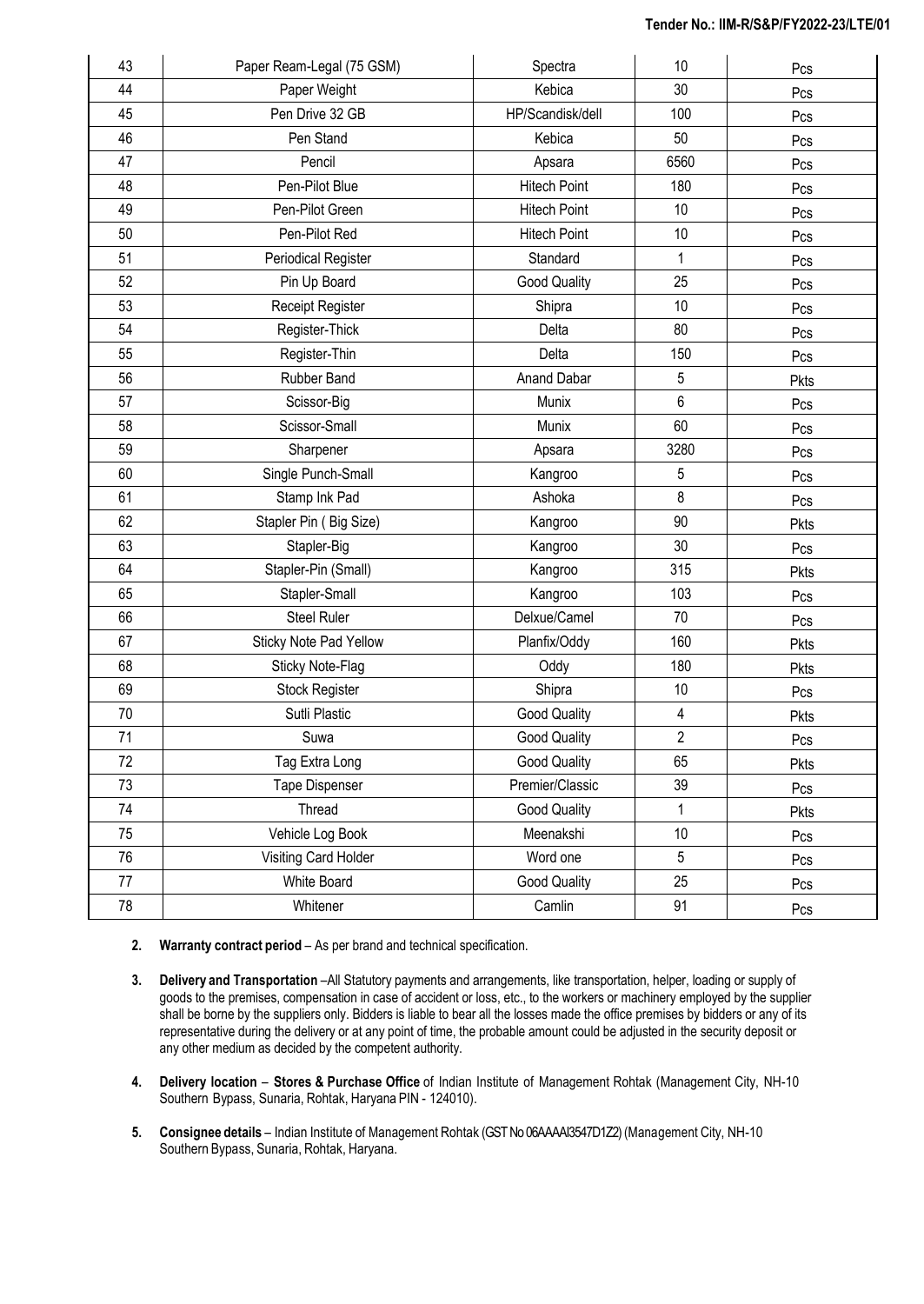#### **Part III**

# **S t a n d a r d Conditions of Tender**

The Bidder is required to give confirmation of their acceptance of the Standard Conditions of the Request for Proposal **mentioned below on their original letterhead which will automatically be considered as part of the Letter of Award/Contract concluded with the successful Bidders** (i.e. Seller/Seller/Service provider in the Contract) as selected by the Buyer. **Failure to do so may result in rejection of the Bid submitted by the Bidder.**

**1. Law**: The Contract shall be considered and made in accordance with the laws of the Republic of India. The contract shall be governed by and interpreted in accordance with the laws of the Republic of India, subject to Rohtak jurisdiction.

**2. Arbitration**: In the event of any dispute/difference/question (referred to as "dispute" hereinafter) between the IIM Rohtak and the contracting agency/seller out of or in any way concerning this contract in respect of any matter, which cannot be settled mutually, shall within 30 days from the date one party informs the other in writing that such a dispute exists, be referred to the conciliator appointed by the Director I IM Rohtak or any other competent authority of the institute. The conciliator shall give a written decision within 28 days of receipt of notification of the dispute. The conciliator shall be paid per seating basis and the cost (fee, transport charges etc.) of the conciliator shall be borne equally by both parties. In case decision of the conciliator is disputed by either of the parties, it may request to Director IIM Rohtak to appoint an Arbitrator within 28 days of the written decision of the conciliator. In neither party refers to the dispute (s) for arbitration within the aforementioned 28 days, the conciliator's decision shall be final and binding. Otherwise, the dispute shall be referred to the Arbitrator appointed by the Director IIM Rohtak or any other competent authority of the institute for settlement of the dispute in accordance with the provisions of the Arbitration and Conciliation Act, 1996.

**3. Penalty for use of Undue influence**: The seller/Seller/Service provider undertakes that he has not given, offered or promised to give, directly or indirectly, any gift, consideration, reward, commission, fees, brokerage, or inducement to any person in service of the Buyer or otherwise in procuring the order/contracts or forbearing to do or for having done or forborne to do any act in relation to the obtaining or execution of the present order/contract or any other contract with the Government of India for showing or forbearing to show favour or disfavor to any person in relation to the present Contract or any other contract with the Government of India. Any breach of the aforesaid undertaking by the seller/Seller/Service provider or anyone employed by him or acting on his behalf (whether with or without the knowledge of the seller/Seller/Service provider ) or the commission of any offers by the seller/Seller/Service provider or anyone employed by him or acting on his behalf, as defined in Chapter IX of the Indian Penal Code, 1860 or the Prevention of Corruption Act, 1986 or any other Act enacted for the prevention of corruption shall entitle the Buyer to cancel the contract and all or any other contracts with the seller/Seller/Service provider and recover from the seller/Seller/Service provider the amount of any loss arising from such cancellation. A decision of the Buyer's/Competent Financial Authority (CFA) or his nominee to the effect that a breach of the undertaking had been committed shall be final and binding on the seller/Seller/Service provider. Giving or offering of any gift, bribe or inducement or any attempt at any such act on behalf of the seller/Seller/Service provider towards any officer/employee of the Buyer or to any other person in a position to influence any officer/employee of the Buyer for showing any favour in relation to this or any other contract, shall render the seller/Seller/Service provider to such liability/ penalty as the Buyer may deem proper, including but not limited to termination of the contract, imposition of penal damages, forfeiture of the Bank Guarantee and refund of the amounts paid by the Buyer.

**4**. **Agents / Agency Commission**: The Seller/Service provider confirms and declares to the Buyer that the Seller/Service provider is the original manufacturer of the services/products referred to in this Contract and has not engaged any individual or firm, whether Indian or foreign whatsoever, to intercede, facilitate or in any way to recommend to the Government of India or any of its functionaries, whether officially or unofficially, to the award of the contract to the Seller/Service provider; nor has any amount been paid, promised or intended to be paid to any such individual or firm in respect of any such intercession, facilitation or recommendation. The Seller/Service provider agrees that if it is established at any time to the satisfaction of the Buyer that the present declaration is in any way in corrector if at a later stage it is discovered by the Buyer that the Seller/Service provider has engaged any such individual/firm, and paid or intended to pay any amount, gift, reward, fees, commission or consideration to such person, party, firm or institution, whether before or after the signing of this contract, the Seller/Service provider will be liable to refund that amount to the Buyer. The Seller/Service provider will also be debarred from entering into any supply Contract with the Government of India for a minimum period of five years. The Buyer will also have a right to consider cancellation of the Contract either wholly or in part, without any entitlement or compensation to the Seller/Service provider who shall in such an event be liable to refund all payments made by the Buyer in terms of the Contract along with interest at the rate of 2% per annum above MIBOR rate. The Buyer will also have the right to recover any such amount from any contracts concluded earlier with the Government of India.

**5. Access to Books of Accounts**: In case it is found to the satisfaction of the Buyer that the Seller/Service provider has engaged an agent or paid commission or influenced any person to obtain the contract as described in clauses relating to Agents/Agency Commission and penalty for use of undue influence, the Seller/Service provider, on a specific request of the Buyer, shall provide necessary information/ inspection of the relevant financial documents/information.

**6. Non-disclosure of Contract documents**: Except with the written consent of the Buyer, the Seller/Service provider/other party shall not disclose the contract or any provision, specification, plan, design, pattern, sample, or information thereof to any third party.

**7. Liquidated Damages**: In the event of the Seller's failure to submit the Bonds, Guarantees, and Documents, supply the stores/goods and conduct trials, installation of equipment, training, etc. as specified in this contract/purchase order, the Buyer may, at his discretion, withhold any payment until the completion of the supply/commissioning/installation/contract. The BUYER may also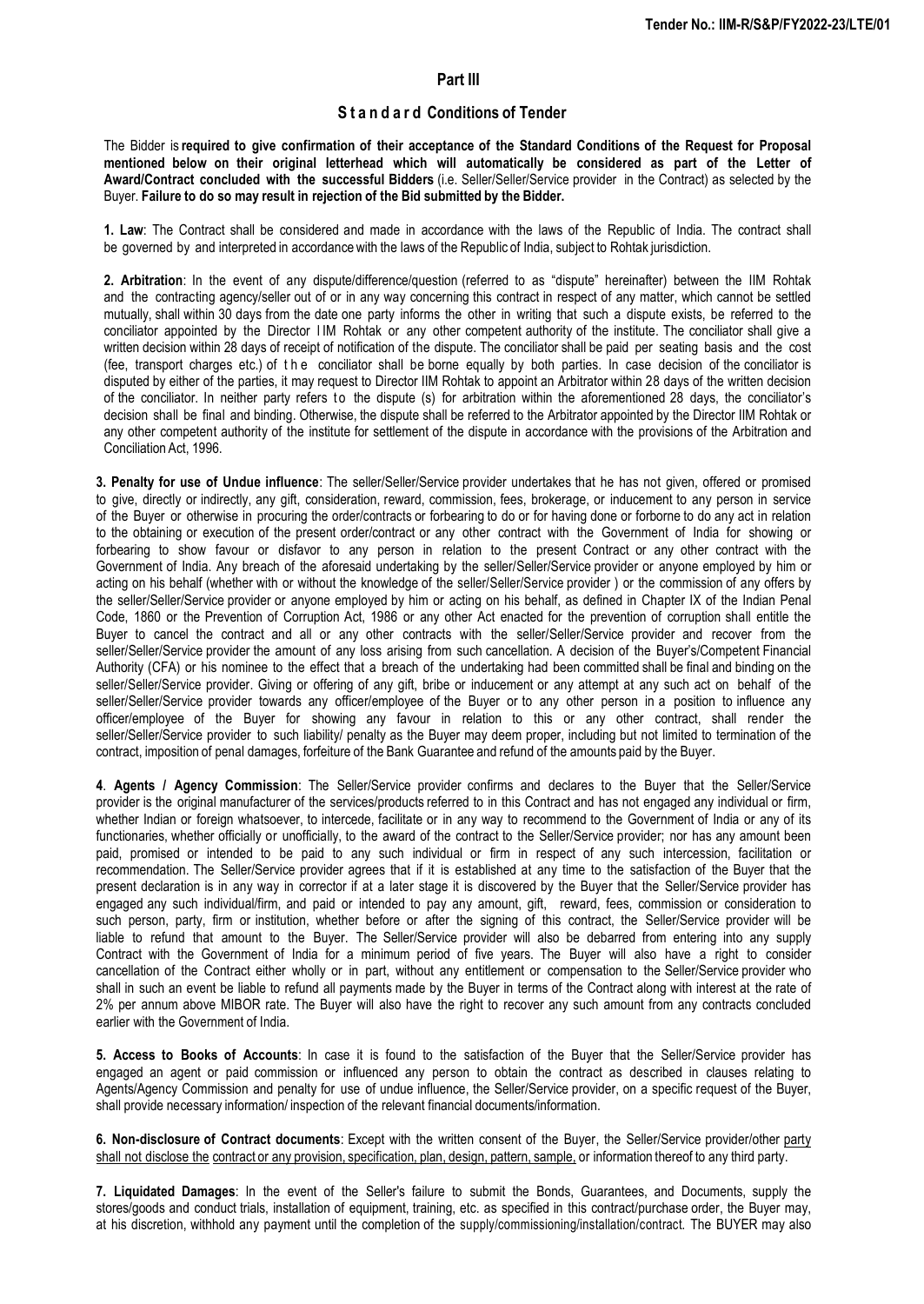deduct from the SELLER as agreed, **liquidated damages to a sum equivalent to 0.5 (Half) percent of the prices of any portion** of stores/services delivered late, for each week or part thereof, subject to the maximum value of the Liquidated Damages **being not higher than 10% of the invoice value.**

**8**. **Termination (Cancel) of Contract**: The Buyer shall have the right to terminate (Cancel) this Contract/Order in part or in full in any of the following cases:-

- a) The Agency shall be fully responsible for faithful compliance of the provisions of the LoA/purchase/Work Order/Agreement. Any breach or failure to perform the same may result in termination of the purchase order/Work Order/Agreement and forfeiture of the security deposit as well as other legal recourse.
- b) The Company providing items/services is declared bankrupt or becomes insolvent.
- c) Any misconduct/misbehavior on the part of employees etc. deployed by the seller/agency will not be tolerated and the same must be replaced with suitable and equivalent immediately, failing to comply with the same will lead to termination of order/contract.
- d) The Buyer has noticed that the Seller/Service provider has utilized the services of any Indian/Foreign agent in getting this contract and paid any commission to such individual/company etc.

e). The Director, IIM Rohtak reserves the right to reject any or all tenders in whole or in part without assigning any reason thereof, and the decision of the Director, IIM Rohtak shall be final and binding on the sellers/agencies in respect of any clause covered under the contract/PO.

**9. Notices**: Any notice required or permitted by the contract shall be written in the Hindi or English language and may be delivered personally or may be sent by FAX or registered pre-paid mail/airmail, addressed to the last known address of the party to whom it is sent.

**10. Transfer and Sub-letting**: The Seller/Service provider has no right to give, bargain, sell, assign or sublet or otherwise dispose of the order/Contract or any part thereof, as well as to give or to let a third party take benefit or advantage of the present Contract or any part thereof.

**11. Patents and other Industrial Property Rights**: The prices stated in the present Contract shall be deemed to include all amounts payable for the use of patents, copyrights, registered charges, trademarks, and payments for any other industrial property rights. The seller/service provider shall indemnify the Buyer against all claims from a third party at any time on account of infringement of any or all the rights mentioned in the previous paragraphs, whether such claims arise in respect of manufacturer or use. The Seller/Service provider shall be responsible for the delivery of items/services irrespective of infringement of any or all the rights mentioned above.

**12) Amendments**: No provision of present proposal/Contract shall be changed or modified in any way (including this provision) either in whole or in part except by an instrument in writing made after the date of order/contract and signed on behalf of both the parties and which expressly states to amend the present Contract.

#### **13) Taxes and Duties**

- **a.** If Bidder desires to ask for GST, statuary compliances, duties, etc., the same must be specifically stated. In the absence of any such stipulation, it will be presumed that the prices include all such charges and no claim for the same will be entertained.
- **b.** If reimbursement of any Duty/Tax is intended as extra over the quoted prices, the Bidder must specifically say so. In the absence of any such stipulation, it will be presumed that the prices quoted are firm and final and no claim on account of such duty/tax will be entrained after the opening of tenders.
- **c.** If a Bidder chooses to quote a price inclusive of any duty/tax and does not confirm inclusive of such duty/tax so included is firm and final, he should clearly indicate the rate of such duty/tax and quantum of such duty/tax included in the price. Failure to do so may result in ignoring of such offers summarily.
- **d.** If a Bidder is exempted from payment of any duty/tax up to any value of supplies from them, he should clearly state that no such duty/tax will be charged by him up to the limit of exemption which he may have. If any concession is available in regard to rate/quant um of any Duty/tax, it should be brought out clearly. Stipulations like the said duty/tax were presently not applicable but the same will be charged if it becomes applicable later on, will not be accepted unless in such cases it is clearly stated by a Bidder that such duty/tax will not be charged by him even if the same becomes applicable later on. In respect of the Bidders, who fail to comply with this requirement, their quoted prices shall be loaded with the quantum of such duty/tax which is normally applicable on the item in question for the purpose of comparing their prices with other Bidders.
- **e.** Any change in any duty/tax upward/downward as a result of any statutory variation in excise taking place within contract terms shall be allowed to the extent of the actual quantum of such duty/tax paid by the supplier. Similarly, in case of downward revision in any duty/tax, the actual quantum of reduction of such duty/tax shall be reimbursed to the Buyer by the Seller/Service provider. All such adjustments shall include all reliefs, exemptions, rebates, concession etc. if any obtained by the Seller/Service provider.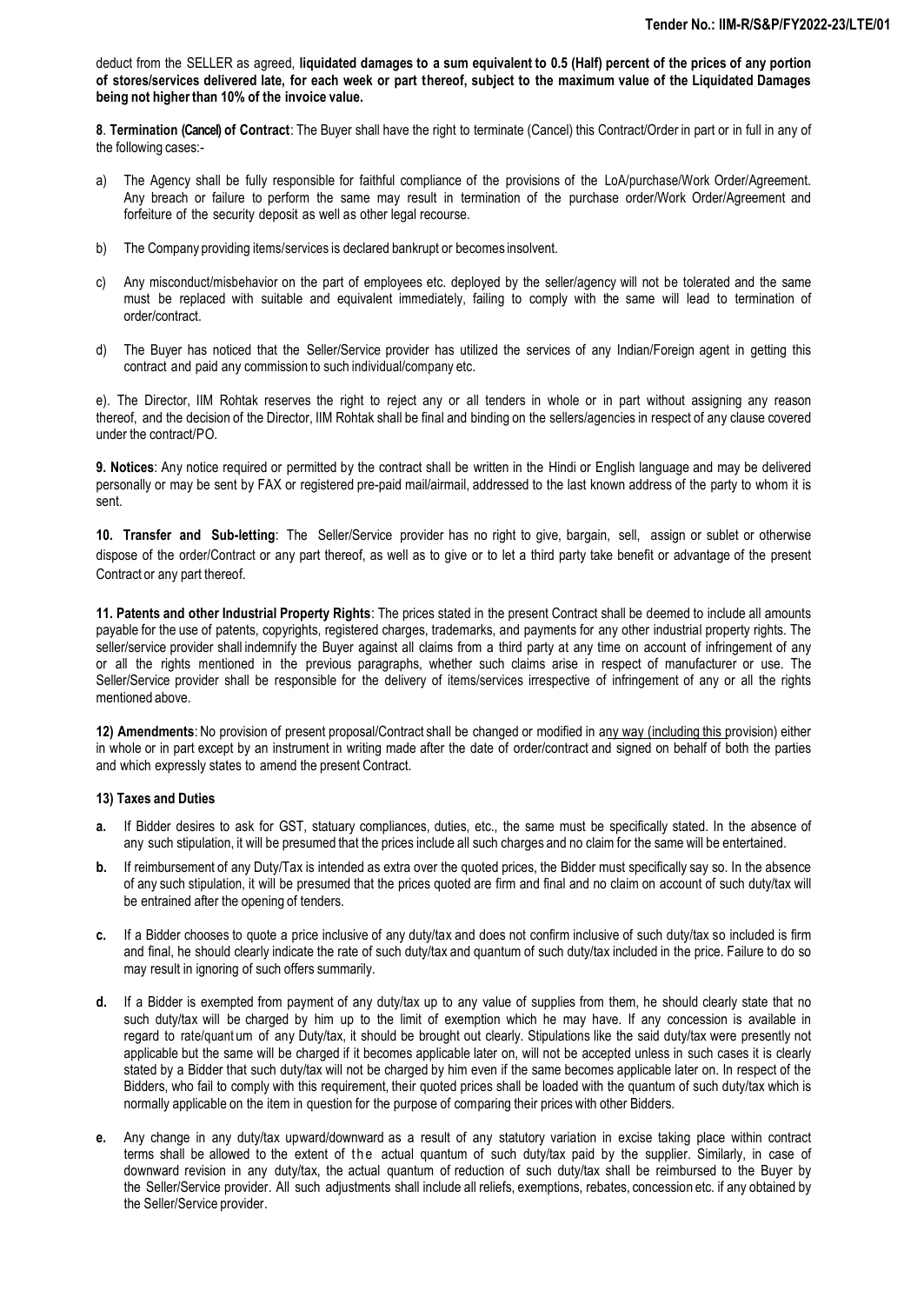**14**. **Pre-Integrity Pact Clause**: An "Integrity Pact" would be signed between the IIM Rohtak and the Bidder for purchase (If required). This is a binding agreement between the Buyer and Bidders for specific contracts in which the Buyer promises that it will not accept bribes during the procurement process and Bidders promise that they will not offer bribes. Under this Pact, the Bidders for specific items/services or contracts agree with the Buyer to carry out the procurement in a specified manner. The Format of Pre-Integrity Clause will be as per the prescribed format will be provided on request (If required). The essential elements of the Pact will be as follows:

- **a.** A pact (contract) between the IIM Rohtak, "the authority or the "principal" and those companies submitting a tender for this specific activity (the Bidder");
- **b.** An undertaking by the Principal that its officials will not demand or accept any bribes, gifts, etc., with appropriate disciplinary or criminal sanctions in case of violation;
- **c.** A statement by each Bidder that it has not paid, and will not pay, any bribes;
- **d.** An undertaking by each Bidder to disclose all payments made in connection with the Contract in question to anybody (including agents and other middlemen as well as family members, etc., of officials); the disclosure would be made either at the time of submission of Bids or upon demand of the Principal, especially when a suspicion of a violation by that Bidder emerges;
- **e.** The explicit acceptance by each Bidder that the no-bribery commitment and the disclosure obligation as well as the attendant sanctions remain in force for the winning Bidder until the contract has been fully executed.
- **f.** Undertaking on behalf of a Bidding companywill be made "in the name and on behalf of the company's Chief Executive Officer".
- **g.** The following set of sanctions shall be enforced for any violation by a Bidder of its commitments or undertakings:
	- **i.** Denial or loss of contracts;
	- **ii.** Forfeiture of the Bid security and performance bond;
	- **iii.** Liability for damages to the principal and the competing Bidders; and
	- **iv.** Debarment of the violator by the Principal for an appropriate period of time.

**h.** Bidders are also advised to have a company code of conduct (clearly rejecting the use of bribes and other unethical behavior and compliance program for the implementation of the code of conduct throughout the company.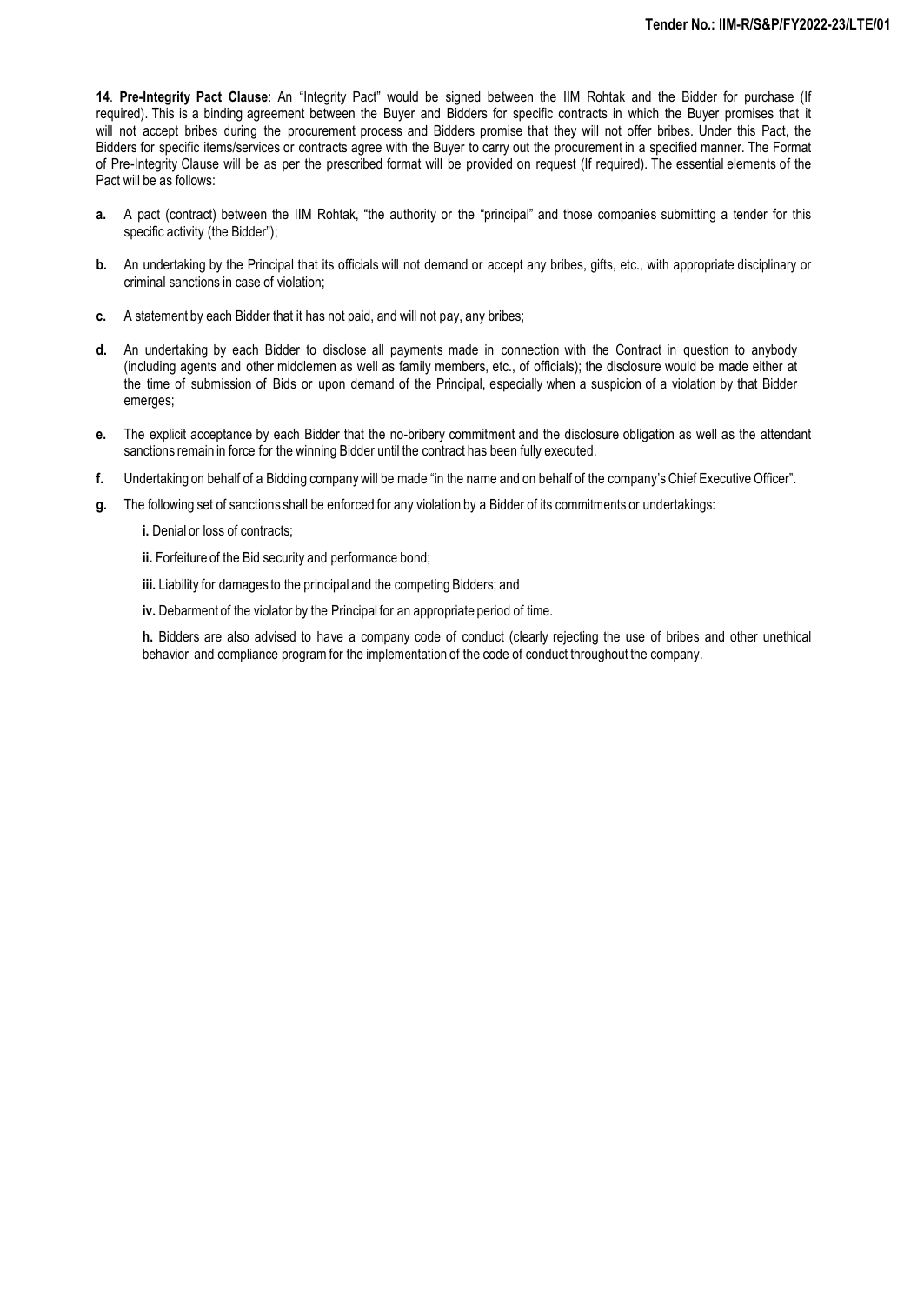#### **Part IV – Special Conditions of Tender**

The Bidder is required to give confirmation of their acceptance of Special Conditions of the Tender mentioned below on their original letterhead which will automatically be considered as part of the Contract concluded with the successful Bidder (i.e. Seller in the Contract) as selected by the Buyer. Failure to do so may result in rejection of the Bid submitted by the Bidder.

- 1. **Performance Guarantee**: The successful tenderer will be required to furnish a Security Deposit @ 5% of the order value in the form of Fixed Deposit or Bank Guarantee from any Nationalized Bank dully pledge in the name of the "Indian Institute of Management Rohtak" payable at Rohtak valid up to duration of contract within fortnight of the issue of Contract Letter. Security deposit will be forfeited, if the firm fails to performance in respect to the terms and conditions of the tender. EMD will be refunded only after receipt of the PBG. The PBG will be refunded within 90 days after the completion of the rate contract.
- **2. Award of Contract:** The Institute shall consider the placement of orders for jobs on those bidders whose offers have been found technically and financially acceptable. The Institute reserves the right to counter offer price(s) against the price(s) quoted by any bidder.
- **3. Option Clause**: The contract will have an Option Clause, wherein the Buyer may exercise an option to procure an **additional 50% of the original contracted** quantity in accordance with the same terms & conditions of the present contract. This will be applicable within the currency of the contract. The Bidder is to confirm the acceptance of the same for inclusion in the contract. It will be entirely the discretion of the Buyer to exercise this option or not.
- **4. Repeat Order Clause** The contract will have a Repeat Order Clause, wherein the Buyer may **order up to 50% quantity of** the items under the present contract within six months from the date of supply/successful completion of this contract, the cost, terms & conditions remaining the same. The Bidder is to confirm acceptance of this clause. It will be entirely the discretion of the Buyer to place the Repeat order or not.
- **5. Tolerance Clause** To take care of any change in the requirement during the period starting from the issue of tender till placement of the contract, Buyer reserves the **right to 50% plus/minus increase or decrease** the quantity of the required goods up to that limit without any change in the terms & conditions and prices quoted by the Seller. While awarding the contract, the quantity ordered may be increased or decreased by the Buyer within this tolerance limit. It will be entirely the discretion of the Buyer to place the Repeat order or not.
- **6. Payment Terms for Indigenous Sellers -** It will be mandatory for the Bidders to indicate their bank account numbers and other relevant e-payment details so that payments could be made through the ECS/NEFT mechanism instead of payment through cheques, wherever feasible. A copy of the model mandate form prescribed by RBI to be submitted by Bidders for receiving payments through ECS is available on the Institutes website and can be given on request. The payment will be made as per the following terms, on the production of the requisite documents: a. 100% payment in Indian rupees after successful delivery/installation/commissioning of supplied items in time and acceptance by the user subject to production of invoice in originals with all mandatory documents.
- **7. Advance Payments**: No advance payment(s) will be made.
- **8. Fall clause -** The following fall clause will form part of the contract placed on successful Bidder
	- a. The price charged for the item/services supplied under the contract by the Seller shall in no event exceed the lowest prices at which the Seller sells the item/services or offer to sell item/services of identical description to any persons/Organization including the purchaser or any department of the Central Government or any Department of state government or any statutory undertaking the central or state government as the case may be during the period till performance of all supply Orders placed during the currency of the rate contract is completed.
	- b. If at any time, during the said period the Seller reduces the sale price, sells, or offer to sell such item/services to any person/organization including the Buyer or any Dept., of central Govt. or any Department of the State Government or any Statutory undertaking of the Central or State Government as the case may be at a price lower than the price chargeable under the contract, the shall forthwith notify such reduction or sale or offer of sale to the Director-General of Supplies & Disposals and the price payable under the contract for the item/services of such reduction of sale or offer of the sale shall stand correspondingly reduced. The above stipulation will, however, not apply to:
		- a. Exports by the Seller.
		- b.Sale of goods as original equipment at price lower than lower than the prices charged for normal replacement.
		- c. Sale of goods such as drugs which have expiry dates.

d. Sale of goods at a lower price on or after the date of completion of sale/placement of the order of goods by the authority concerned under the existing or previous Rate Contracts as also under any previous contracts entered into with the Central or State Govt. Depts., including their undertakings excluding joint sector companies and/or private parties and bodies.

9. **Exchange Rate Variation Clause**: Not applicable, (Price quoted by the bidder must be quoted in Indian Rupees and the same should be **firm and valid for min. 365 days from the tender closing date** and no foreign exchange rate variation would be allowed during the validity of bid)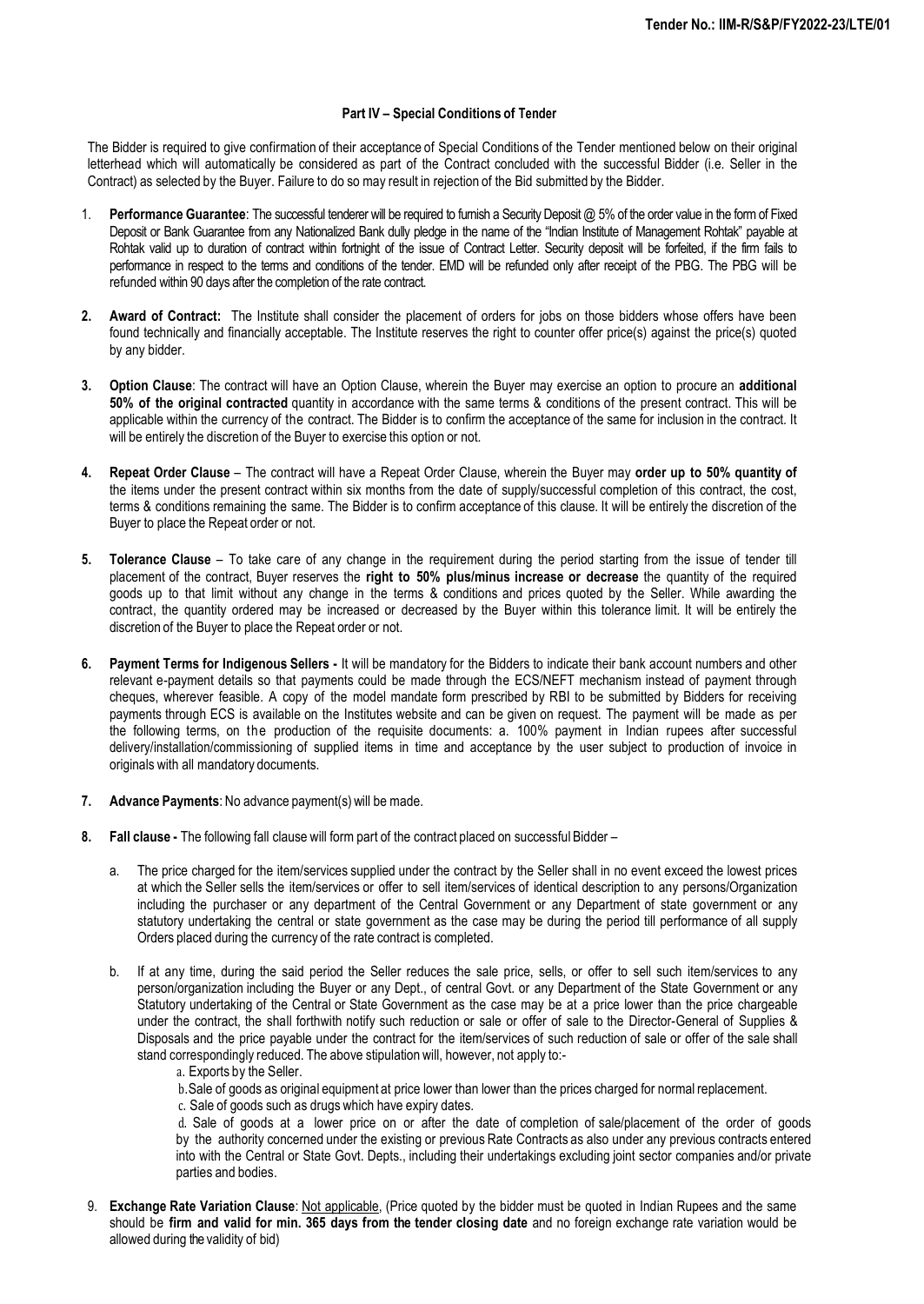#### 10. **Risk & Expense clause** –

a). Should the item/services or any installment thereof not be delivered within the time or times specified in the contract documents, or if defective delivery is made in respect of the item/services or any installment thereof, the Buyer shall after granting the Seller 07 days to cure the breach, be at liberty, without prejudice to the right to recover liquidated damages as a remedy for breach of contract, to declare the contract as canceled either wholly or to the extent of such default.

b). Should the item/services or any installment thereof not perform in accordance with the specifications/parameters provided by the SELLER during the check proof tests to be done in the BUYER's country, the BUYER shall be at liberty, without prejudice to any other remedies for breach of contract, to cancel the contract wholly or to the extent of such default.

c). In case of a material breach that was not remedied within 07 days, the BUYER shall have given the right of first refusal to the SELLER be at liberty to purchase, manufacture, or procure from any other source as he thinks fit, other item/services of the same or similar description to make goods./services.

#### 11. **Force Majeure clause**

a. Neither party shall bear responsibility for the complete or partial non-performance of any of its obligations (except for failure to pay any sum which has become due on account of receipt of goods under the provisions of the present contract), if the nonperformance results from such Force Majeure circumstances as Flood, Fire, Earth Quake and other acts of God as well as War, Military operation, blockade, Acts or Actions of State Authorities or any other circumstances beyond the parties control that have arisen after the conclusion of the present contract.

b. In such circumstances the time stipulated for the performance of an obligation under the present contract is extended correspondingly for the period of time of action of these circumstances and their consequences.

c. The party for which it becomes impossible to meet obligations under this contract due to Force Majeure conditions, is to notify in written form the other party of the beginning and cessation of the above circumstances immediately, but in any case not later than 10 (Ten) days from the moment of their beginning.

d. Certificate of a Chamber of Commerce (Commerce and Industry) or other competent authority or organization of the respective country shall be sufficient proof of commencement and cessation of the above circumstances.

e. If the impossibility of complete or partial performance of an obligation lasts for more than one (01) month, either party hereto reserves the right to terminate the contract totally or partially upon giving prior written notice of 15 (Fifteen) days to the other party of the intention to terminatewithout

any liability other than reimbursement on the terms provided in the agreement for the goods received.

- 12. **Product support/warranty –** Shall be provided through respective OEM (Original Equipment Manufacturer) for the items under question or as mentioned/asked against each category.
- 13. **OEM Certificate**: In case the Bidder is not the OEM/manufacturer, the respective bidder cum supplier firm should have an MAF agreement/authorization certificate from/with the respective OEM/manufacturer for sourcing & supplying the genuine items/equipment under this proposal.
- 14. **Import License**: The Bidders are to confirm that they have the requisite import license (If applicable) from the respective Govt. Authorities and Authorization from the manufacturer if applicable.
- 15. **Earliest Acceptable version-** Latest material with respective manufacturer warranty shall only be supplied under this proposal or subsequently concluded contract/Order.
- 16. **Transportation/delivery of items/services**: At supplier's expense on- site i.e. at Indian Institute of Management Rohtak (New Campus, near Sunaria Village, Rohtak), Haryana PIN-124 010.
- 17. **Packing,Marking, Insurance, and forwarding:** At supplier's, expense All-inclusive.
- 18. **Quality**: The quality of the item/services must be delivered according to the present order/Contract shall correspond to the technical specifications/conditions and standards valid for the deliveries of the same in Seller's country or specifications enumerated as per tender and shall also include therein modification to the item/services suggested by the Buyer. Such modifications will be mutually agreed to. The Seller confirms that the item/services to be supplied under this Contract shall be genuine.
- 19. **Inspection Authority**: The Inspection will be carried out by notified inspecting agency of IIM Rohtak (i.e. Stores & Purchase). The mode of Inspection will be Departmental Inspection.
- 20. **Onsite Warranty/Guarantee/free replacement –** As per respective manufacturer/OEMs standard terms for all items under question or as mentioned/asked against each category (refer price bid) or free replacement against defective or substandard quality supply or malfunctioning for all mentioned items/services if not mentioned against the respective category.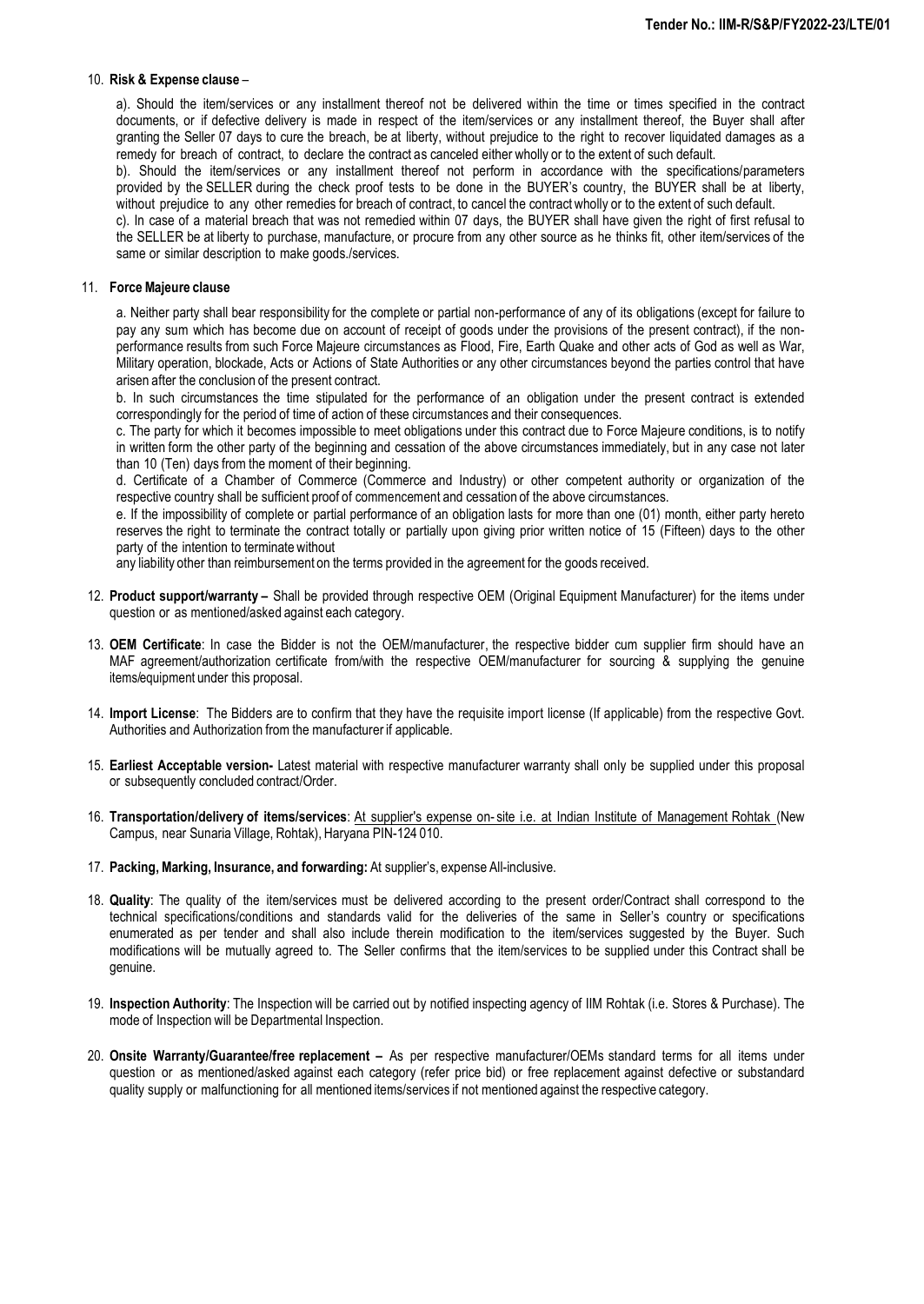#### **Part V – Evaluation Criteria & Price Bid issues**

- **1. Evaluation Criteria -** The broad guidelines for evaluation of Bids will be as follows:
- a. Only those bids will be evaluated which are found to be fulfilling all the eligibility and qualifying requirements of the RFP, both technically and commercially.
- b. The lowest price bid against each category will be decided upon the lowest price quoted by the particular Bidder as per the Price Format given at Para 2 below.
- c. The Bidders are required to spell out the rates of Customs duty, Excise duty, GST, etc. in unambiguous terms; otherwise, their offers will be loaded with the maximum rates of duties and taxes for the purpose of comparison of prices. If reimbursement of Customs duty / Excise Duty /GST is intended as extra, over the quoted prices, the Bidder must specifically say so. In the absence of any such stipulation, it will be presumed that the prices quoted are firm and final and no claim on account of such duties will be entrained after the opening of tenders. If a Bidder chooses to quote a price inclusive of any duty and does not confirm inclusive of such duty so included is firm and final, he should clearly indicate the rate of such duty and quantum of excise duty included in the price. Failure to do so may result in ignoring of such offers summarily. If a Bidder is exempted from payment of Customs duty / Excise Duty / GST duty up to any value of supplies from them, they should clearly state that no excise duty will be charged by them up to the limit of exemption, which they may have. If any concession is available in regard to rate/quantum of Customs duty / Excise Duty / GST, it should be brought out clearly. Stipulations like, excise duty was presently not applicable but the same will be charged if it becomes leviable later on, will not be accepted unless in such cases it is clearly stated by a Bidder that excise duty will not be charged by him even if the same becomes applicable later on. In respect of the Bidders who fail to comply with this requirement, their quoted prices shall be loaded with the quantum of excise duty, which is normally applicable on the item in question for the purpose of comparing their prices with other Bidders. The same logic applies to Customs duty and GST also.
- d. In import cases, all the foreign quotes will be brought to a common denomination in Indian Rupees by adopting the exchange rate as BC selling rate of the State Bank of India on the date of the opening of Price Bids.
- e. If there is a discrepancy between the unit price and the total price that is obtained by multiplying the unit price and quantity, the unit price will prevail and the total price will be corrected. If there is a discrepancy between words and figures, the amount in words will prevail for the calculation of price.
- f. The Buyer reserves the right to evaluate the offers received by using Discounted Cash Flow method. In case cash flow involves more than one currency, the same will be brought to a common denomination in Indian Rupees by adopting the exchange rate as BC selling rate of the State Bank of India on the date of the opening of Price Bids.
- g. The Lowest reasonable, economical & acceptable bids against requisite items, as mentioned in Part-V Para 2 of **this tender/proposal document** will be considered further for placement of contract/Supply Order/LoA after complete clarification and price negotiations as decided by the Buyer.
- h. The Buyer will have the right to award contracts to different/multiple bidders for being lowest in a particular category of items, if the situation desires. The Buyer also reserves the right to do apportionment of quantity, if it is convinced that Lowest Bidder is not in a position to supply full quantity in stipulated time.
- i. Any other criteria as applicable to suit a particular case.

j. Rates must be quoted in Indian rupees in import cases, all the foreign quotes will be brought to a common denomination in Indian Rupees by adopting the RBI/SBI/GOC declared exchange rate.

2. **Price Bid Format**: The Price Bid Format is given below and Bidders are required to fill this up correctly with full details:- Seal and Sign of Proprietor/ Auth. Signatory/Bidder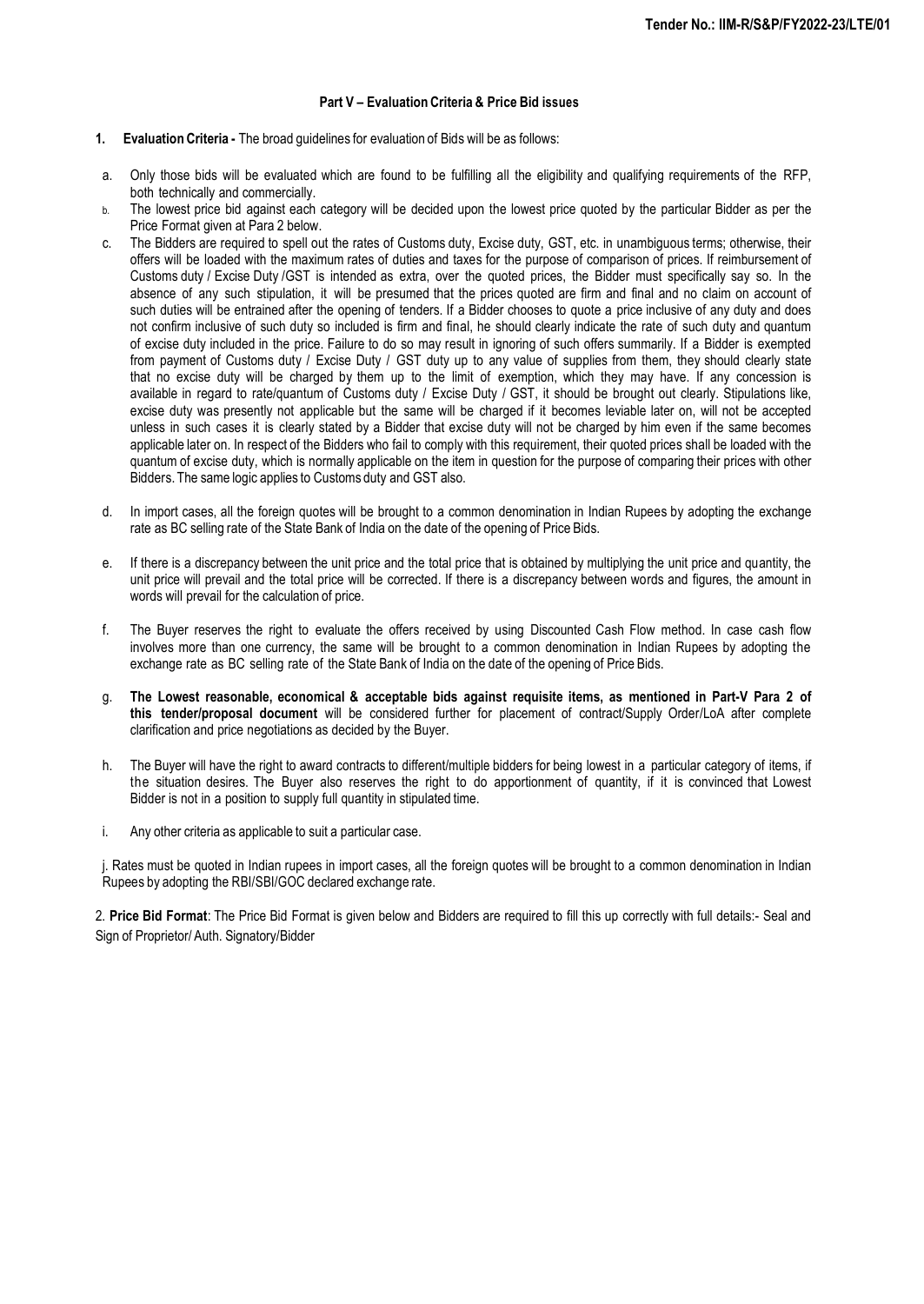# **Part-V Para 2 (Financial Bid for Amount)**

### **Annexure III**

| Sr.<br>No      | <b>Product</b>                             | <b>Make</b> | Units/<br>Denomination | <b>Per Unit Rate</b><br>(Excl. of<br>GST) | <b>GST</b><br>Rate | <b>Per Unit Rate</b><br>(Incl. of GST) |
|----------------|--------------------------------------------|-------------|------------------------|-------------------------------------------|--------------------|----------------------------------------|
| $\mathbf{1}$   | Accession Register                         |             |                        |                                           |                    |                                        |
| $\overline{c}$ | Attendance Register                        |             |                        |                                           |                    |                                        |
| 3              | <b>Ball Pen-Black</b>                      |             |                        |                                           |                    |                                        |
| 4              | Ball Pen-Blue with Institute Logo Printing |             |                        |                                           |                    |                                        |
| 5              | <b>Ball Pen-Red</b>                        |             |                        |                                           |                    |                                        |
| 6              | Bar Code Label                             |             |                        |                                           |                    |                                        |
| $\overline{7}$ | Binder Clip 51 MM                          |             |                        |                                           |                    |                                        |
| 8              | Binder Clip-25 MM                          |             |                        |                                           |                    |                                        |
| 9              | Binder Clip-32 MM                          |             |                        |                                           |                    |                                        |
| 10             | Black Marker (Permanent) OHP               |             |                        |                                           |                    |                                        |
| 11             | <b>Black Marker (Permanent) Thick</b>      |             |                        |                                           |                    |                                        |
| 12             | Board Duster (Cloth)                       |             |                        |                                           |                    |                                        |
| 13             | Board Duster (Magnetic)                    |             |                        |                                           |                    |                                        |
| 14             | <b>Board Marker-Black</b>                  |             |                        |                                           |                    |                                        |
| 15             | Board Marker-Blue                          |             |                        |                                           |                    |                                        |
| 16             | Board Marker-Green                         |             |                        |                                           |                    |                                        |
| 17             | Board Marker-Red                           |             |                        |                                           |                    |                                        |
| 18             | <b>Board Pin</b>                           |             |                        |                                           |                    |                                        |
| 19             | <b>Bond Paper</b>                          |             |                        |                                           |                    |                                        |
| 20             | <b>Box File</b>                            |             |                        |                                           |                    |                                        |
| 21             | <b>Button Folder</b>                       |             |                        |                                           |                    |                                        |
| 22             | Calculator                                 |             |                        |                                           |                    |                                        |
| 23             | Cello Tape 1"                              |             |                        |                                           |                    |                                        |
| 24             | Cello Tape 2"                              |             |                        |                                           |                    |                                        |
| 25             | Cello Tape-Brown 2"                        |             |                        |                                           |                    |                                        |
| 26             | Double Punch-Small                         |             |                        |                                           |                    |                                        |
| 27             | Double Side Tape                           |             |                        |                                           |                    |                                        |
| 28             | DVD With Cover                             |             |                        |                                           |                    |                                        |
| 29             | Eraser                                     |             |                        |                                           |                    |                                        |
| $30\,$         | Finger Grip (Dumper) Non Sponge            |             |                        |                                           |                    |                                        |
| 31             | Gel Pen                                    |             |                        |                                           |                    |                                        |
| 32             | Gift Wrapping Paper                        |             |                        |                                           |                    |                                        |
| 33             | Glossy Paper Sheets                        |             |                        |                                           |                    |                                        |
| 34             | Glue Bottle                                |             |                        |                                           |                    |                                        |
| 35             | <b>Glue Stick</b>                          |             |                        |                                           |                    |                                        |
| 36             | Highlighter                                |             |                        |                                           |                    |                                        |
| 37             | Index File                                 |             |                        |                                           |                    |                                        |
| 38             | Paper Clip                                 |             |                        |                                           |                    |                                        |
| 39             | Paper Cutter Knife                         |             |                        |                                           |                    |                                        |
| 40             | Paper Ream-A3 (75 GSM)                     |             |                        |                                           |                    |                                        |
| 41             | Paper Ream-A4 (75 GSM)                     |             |                        |                                           |                    |                                        |
| 42             | Paper Ream-A4 (Color) (75 GSM)             |             |                        |                                           |                    |                                        |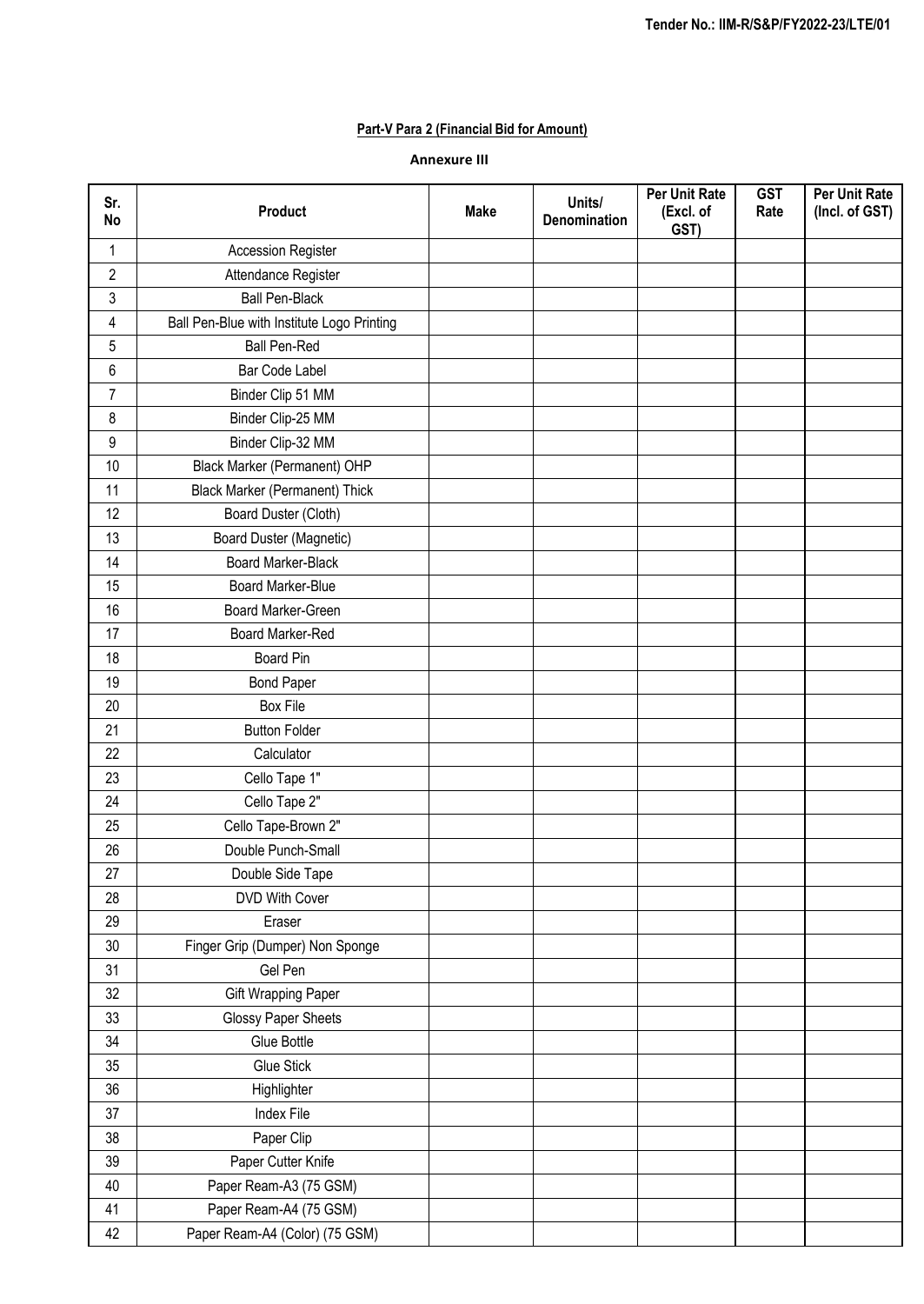| 43         | Paper Ream-Legal (75 GSM) |  |  |  |
|------------|---------------------------|--|--|--|
| 44         | Paper Weight              |  |  |  |
| 45         | Pen Drive                 |  |  |  |
| 46         | Pen Stand                 |  |  |  |
| 47         | Pencil                    |  |  |  |
| 48         | Pen-Pilot Blue            |  |  |  |
| 49         | Pen-Pilot Green           |  |  |  |
| 50         | Pen-Pilot Red             |  |  |  |
| 51         | Periodical Register       |  |  |  |
| 52         | Pin Up Board              |  |  |  |
| 53         | Receipt Register          |  |  |  |
| 54         | Register-Thick            |  |  |  |
| 55         | Register-Thin             |  |  |  |
| 56         | Rubber Band               |  |  |  |
| 57         | Scissor-Big               |  |  |  |
| 58         | Scissor-Small             |  |  |  |
| 59         | Sharpener                 |  |  |  |
| 60         | Single Punch-Small        |  |  |  |
| 61         | Stamp Ink Pad             |  |  |  |
| 62         | Stapler Pin (Big Size)    |  |  |  |
| 63         | Stapler-Big               |  |  |  |
| 64         | Stapler-Pin (Small)       |  |  |  |
| 65         | Stapler-Small             |  |  |  |
| 66         | <b>Steel Ruler</b>        |  |  |  |
| 67         | Sticky Note Pad Yellow    |  |  |  |
| 68         | Sticky Note-Flag          |  |  |  |
| 69         | Stock Register            |  |  |  |
| 70         | Sutli Plastic             |  |  |  |
| 71         | Suwa                      |  |  |  |
| $72\,$     | Tag Extra Long            |  |  |  |
| 73         | Tape Dispenser            |  |  |  |
| 74         | Thread                    |  |  |  |
| 75         | Vehicle Log Book          |  |  |  |
| 76         | Visiting Card Holder      |  |  |  |
| $77\,$     | White Board               |  |  |  |
| ${\bf 78}$ | Whitener                  |  |  |  |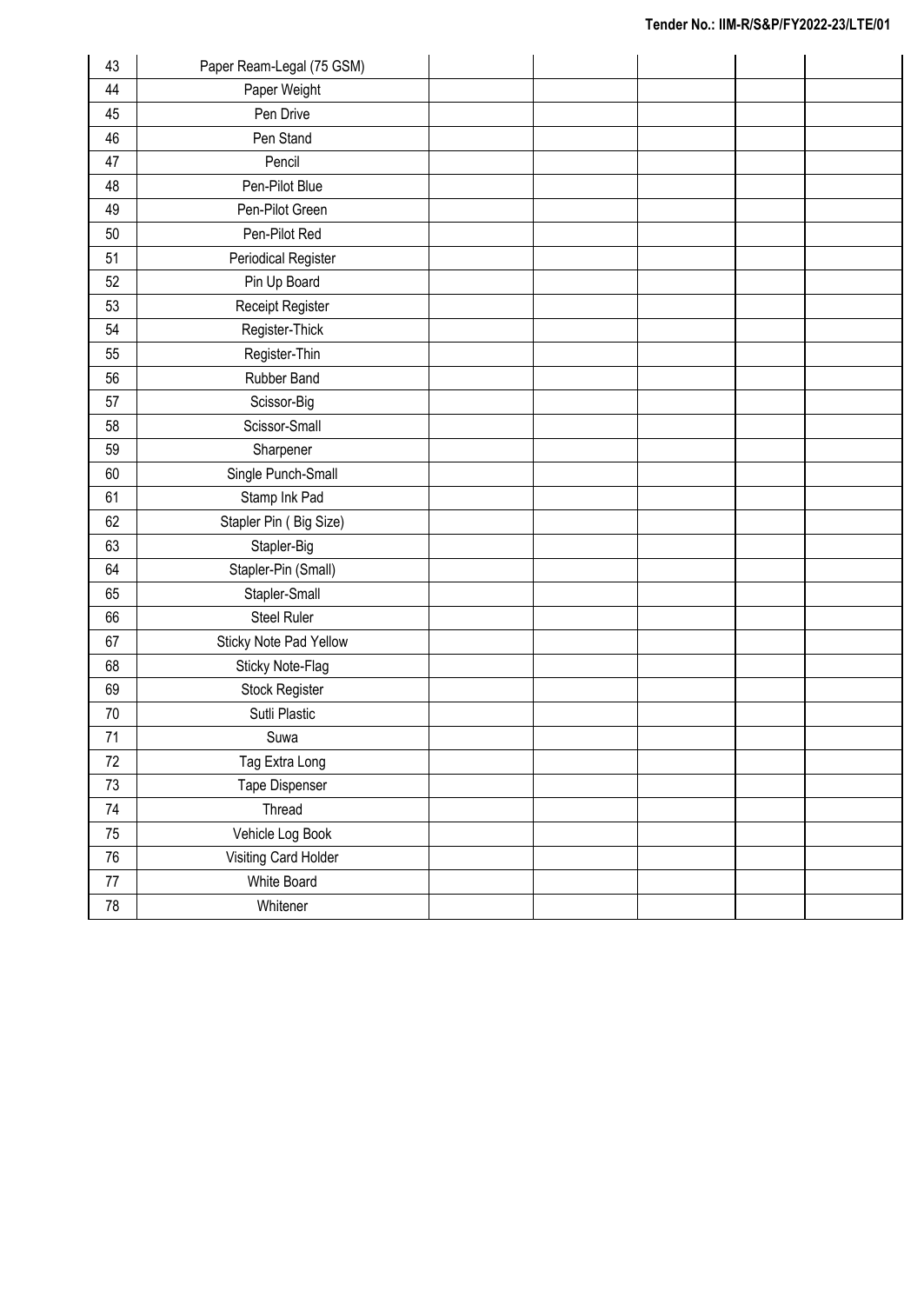# **Annexure IV**

# **PLEDGE OF COMPLIANCE**

(To be given on original letter head of the company/firm by the legal owner/authorized signatory of the company/firm)

| applicant/bidder for "Onsite Supply/Purchase of Stationery Items" vide Tender no IIM-R/S&P/FY2022-23/LTE/01 dated 13/05/2022    |  |
|---------------------------------------------------------------------------------------------------------------------------------|--|
| to the Indian Institute of Management Rohtak (Management City, NH-10, Southern Bypass, Sunaria, Rohtak PIN124010) hereby        |  |
| undertake that I/We have no criminal antecedents, never declared bankrupt, never black listed by any Govt./PSU/Autonomous       |  |
| dept./agency/body and we shall abide by all terms and conditions mentioned in this tender document and subsequently issued      |  |
| PO/LoA/Lol/work order/Agreement against the said tender enquiry. In the event of any breach of terms and conditions of this     |  |
| tender and subsequently, issued PO/LoA/Lol/work order/Agreement against the said tender enquiry during the entire period of the |  |
| contract, we shall take the full responsibilities of any loss incurred by my agency/company employees/representatives by their  |  |
| negligence to IIM Rohtak including financial, time and reputation as assessed by the competent authority of IIM Rohtak and my   |  |
| company/agency will fully compensate to IIM Rohtak for all such losses without ensuing any legal process.                       |  |
|                                                                                                                                 |  |
|                                                                                                                                 |  |
|                                                                                                                                 |  |
|                                                                                                                                 |  |
|                                                                                                                                 |  |
|                                                                                                                                 |  |
|                                                                                                                                 |  |
|                                                                                                                                 |  |
|                                                                                                                                 |  |
|                                                                                                                                 |  |
|                                                                                                                                 |  |
|                                                                                                                                 |  |
|                                                                                                                                 |  |
|                                                                                                                                 |  |

E-mail ID………………………………………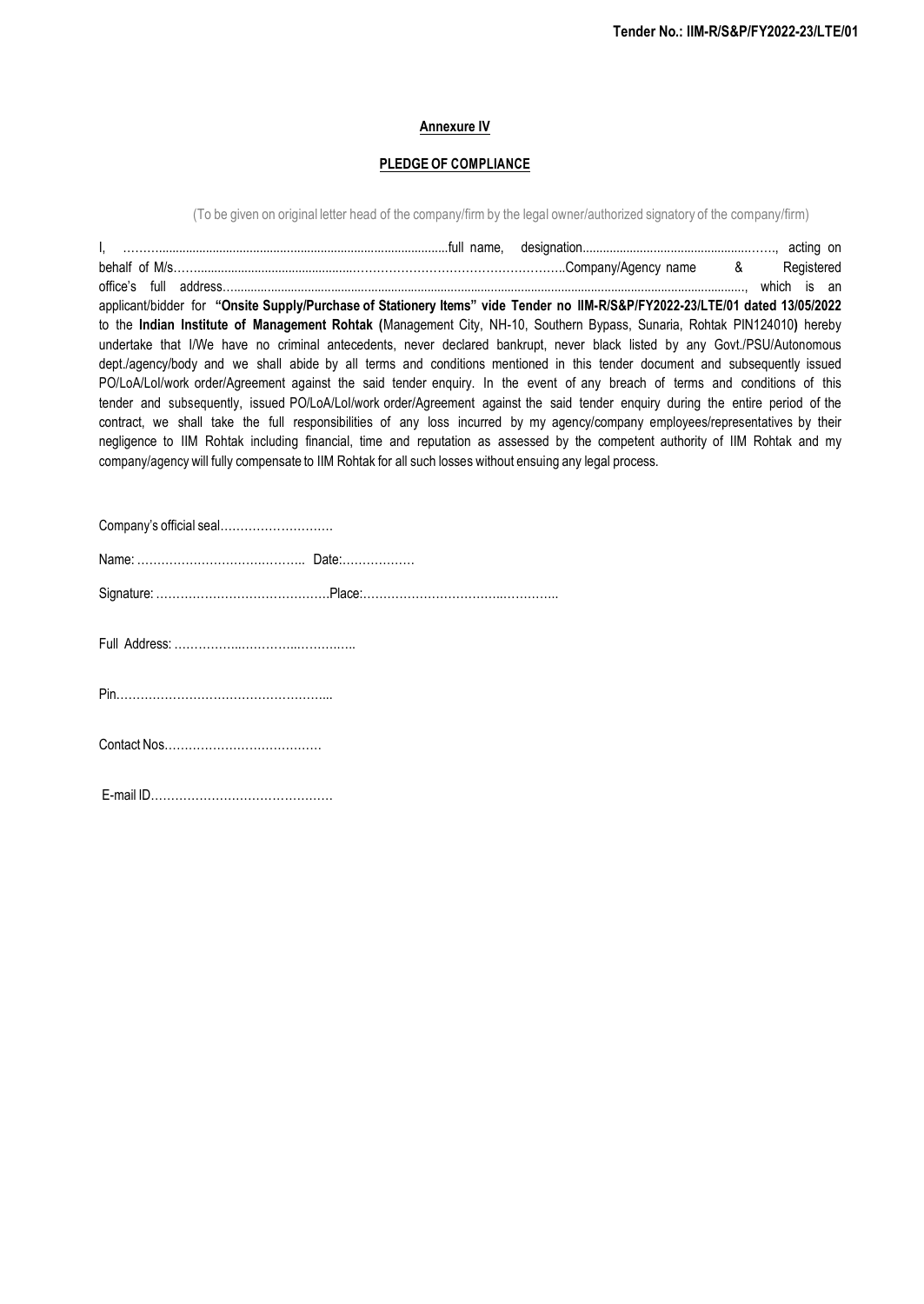#### **Annexure V**

#### **SELF-DECLARATION – NO BLACKLISTING**

(Date)

Chief Administrative Officer Indian Institute of Management Rohtak Sunaria, Rohtak-124010 (Haryana)

Dear Sir/Madam,

In response to the Tender Document for Onsite Supply/Purchase of Stationery Items for IIM Rohtak, I/ We hereby declare that presently our company/firm ineligible for corrupt & fraudulent practices either indefinitely or for a particular period of time by any State/ Central Government/ PSU/Autonomous Body.

We further declare that presently our Company/ firm (Name) is not blacklisted or debarred and not declared ineligible for reasons other than corrupt & fraudulent practices by any State/ Central Government/ PSU/ Autonomous Body on the date of Bid Submission including violation of relevant labour laws.

If this declaration is found to be incorrect then without prejudice to any other action that may be taken, our security may be forfeited in full and the bid, if any to the extent accepted may be cancelled at any stage and the contract may be terminated and we shall be barred from bidding in future against any other tender.

Thanking you,

Yours faithfully,

Place: Signatures\_ Date: Name\_

Seal of the Organization\_